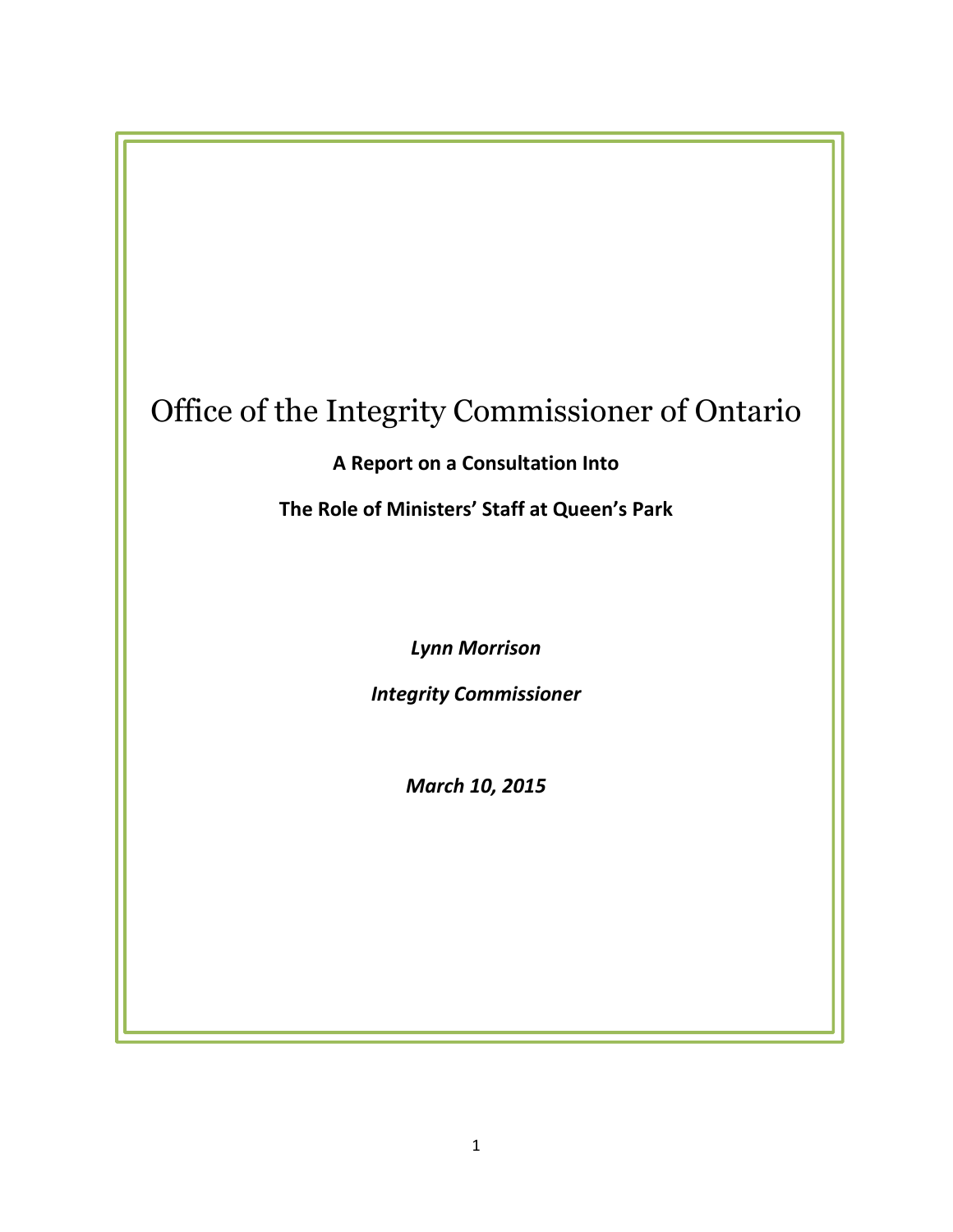# **Table of Contents**

| <b>Conflict of Interest Rules for Public Servants (Ministers' Offices) and</b> |  |
|--------------------------------------------------------------------------------|--|
|                                                                                |  |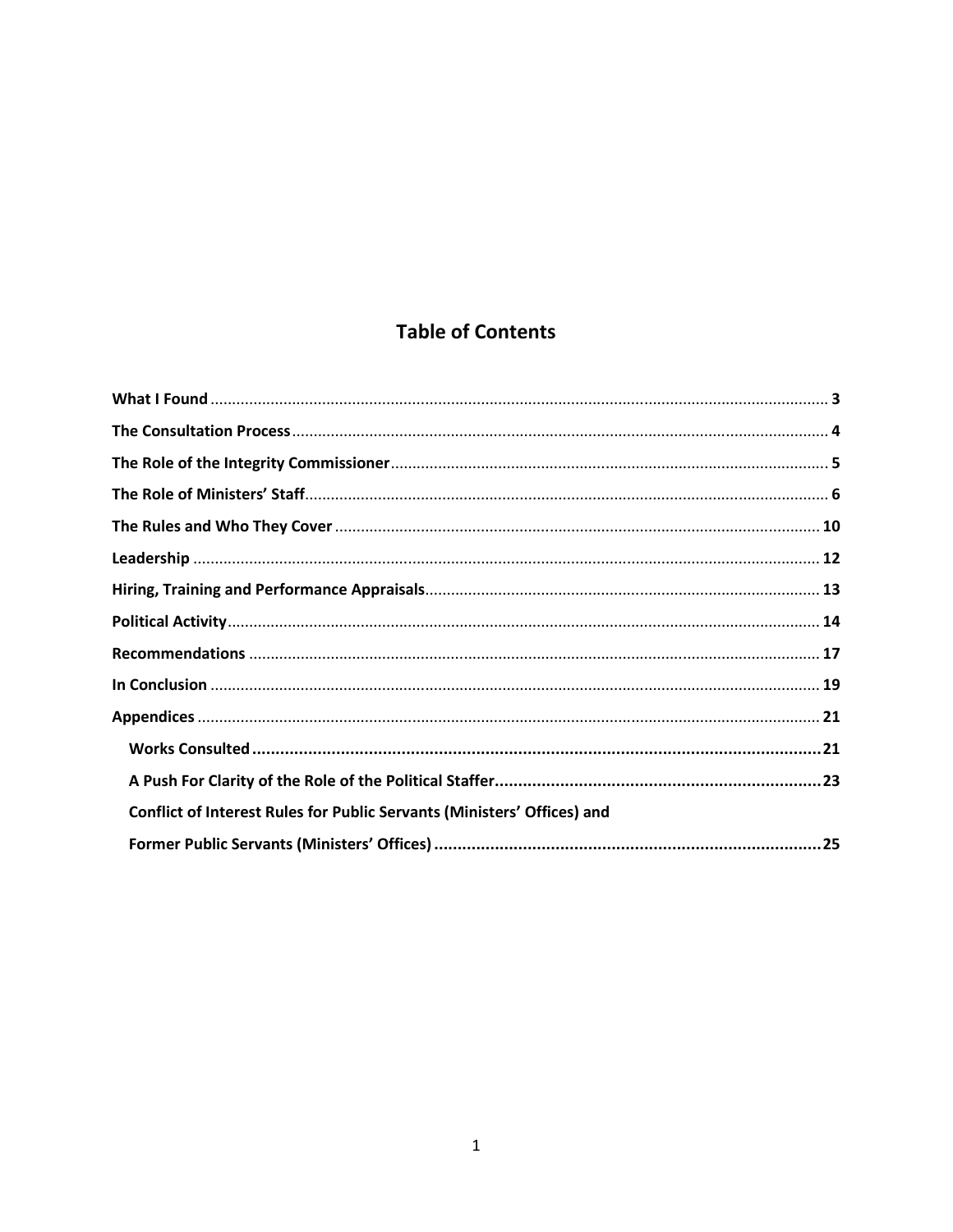# Office of the Integrity Commissioner of Ontario

# A Report on a Consultation into the Role of Ministers' Staff at Queen's Park

In an era of hyper-partisanship, I have long been concerned about political life at Queen's Park. As part of my responsibilities, I meet annually with all of Ontario's Members of Provincial Parliament to review their financial affairs and discuss conflict of interest issues. Over my 25 years in this Office, I have met with hundreds of MPPs and have heard all types of concerns and complaints.

More recently the conversations turned to a decline of civility in the house, laments that the theatrics of Question Period outweigh the importance of seriously debated policy, and concern about just who is really in charge of government, its ministries and the delivery of services to people in the province. It seems to me that common sense has often been lost in the name of scoring political points.

Specific concerns have been raised about the role of staff who work in ministers' offices, especially in light of actions that became public during committee hearings into the decision to cancel the construction of gas plants in Oakville and Etobicoke. Questions were raised about the authority of ministers' staff, and their ability to direct government decisions.

I became concerned with what I read in the media. As their Ethics Executive, I realized that it was important for me to learn more about the job of ministers' staff so that, at a minimum, the directions and advice I provide to them are informed and relevant. In April, 2014, I shared these concerns in an opinion piece that was published in the Toronto Star and I then launched a consultation to learn about the role of ministers' staff. What should it be? How do they get their jobs? What training do they receive? How do they balance the unique demands and responsibilities of their positions, where they wield a high degree of influence over key decisions in the Ontario government? How do they balance their allegiance to their minister with the allegiance to the party, and to the people of Ontario?

In a broader context, I am concerned about public trust in the integrity of government and public service. This is eroding, as evidenced in the 2014 survey by the Ted Rogers School of Management at Ryerson University titled "Public Perceptions of the Ethics of Political Leadership."

The survey found that 50% of Canadians say they do not trust politicians to behave ethically in their roles, ranking elected officials below public servants, journalists, business CEOs and union leaders. Political staff did only moderately better – 40% of Canadians don't trust them.

In the course of my work it is also increasingly evident that the Canadian public demands more transparency and accountability from its institutions and the people who serve them. It's not enough anymore to meet the letter of the law – public expectations are that standards need to be even more stringent.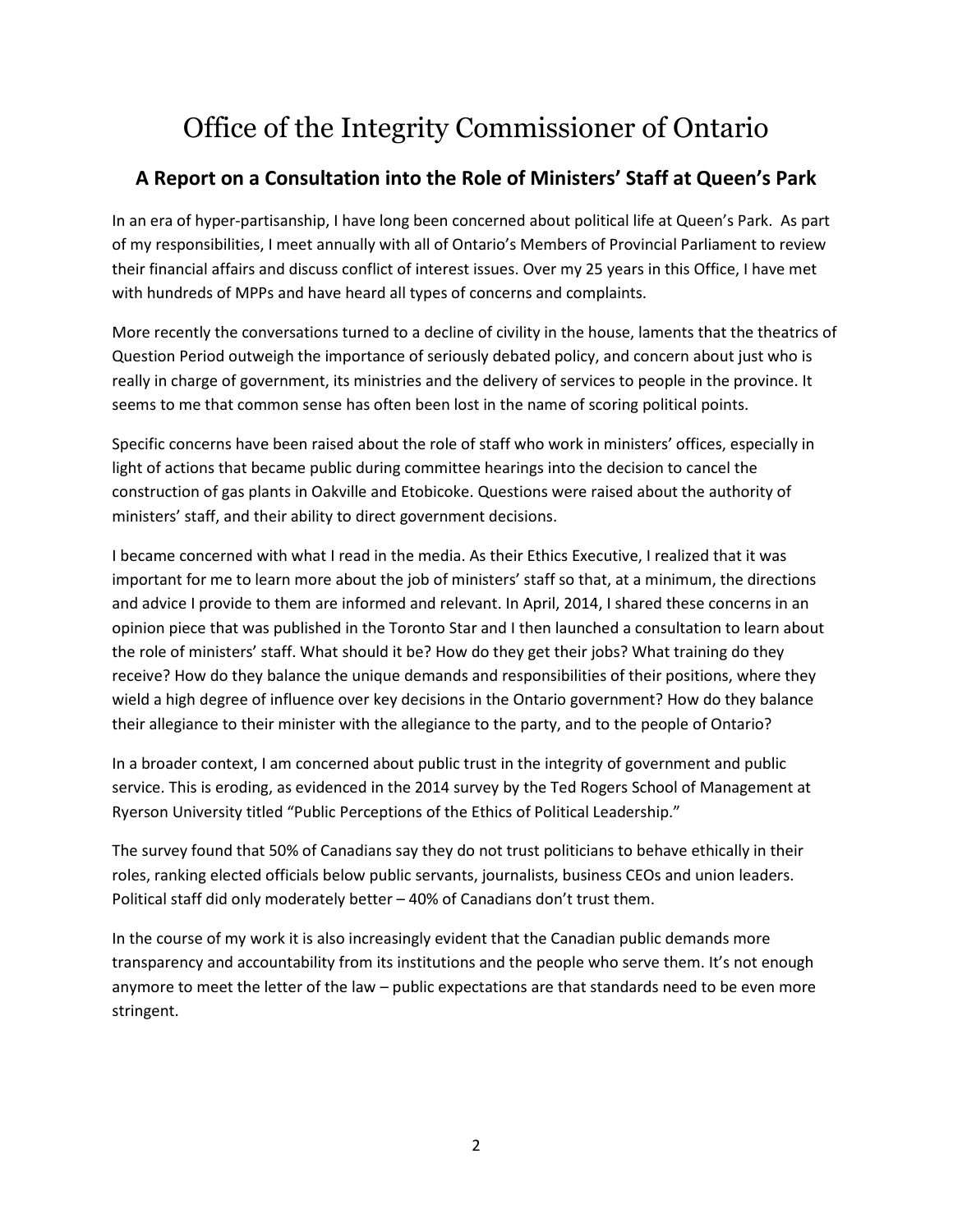## WHAT I FOUND

"You'd be hard-pressed to find anyone in public service who wasn't committed to doing the right thing. It's just much more fast-paced than that kind of approach sometimes allows. That's a dimension to government now, that there is no time to wait for decisions, and if you do wait, you are accused of being irresponsible and unaccountable." Former Ministers' Staff

Like legislatures throughout Canada, at Queen's Park myriad players each have a role in creating, passing and implementing legislation and policies with the goal of best serving the people of Ontario. It is a natural consequence that where there are so many moving parts, there can be tension and confusion about who should be doing what.

In this consultation I spoke with members of the Queen's Park community whose experience ranged over several decades. I learned that no matter the era or the political party, ministers' staff are essential to the smooth operation of government. Let's take that for a given. They are often young people inexperienced in government, brimming with enthusiasm, new ideas and the energy to work around the clock. They have usually been active in the party, having worked on election campaigns and promoted party policy. Their jobs demand loyalty, intelligence, emotional maturity and commitment. They are expected to be political, providing a perspective that is different than that of the non-partisan public service.

I found that ministers' staff do not have a formal human resources framework with job descriptions and performance appraisals. Almost everyone with whom I spoke said that this would be helpful and would ensure a common understanding of the wide-ranging responsibilities for ministers' staff.

I was told that on-the-job training is minimal. They want more.

And it was evident that knowledge of the conflict of interest rules is mixed. Some politicians and staff had a high-level, general understanding of the rules, but were not fully versed in how they would apply to their work life. Some said they understand ethical concepts and feel comfortable relying on their own moral compass for guidance. Others readily engaged in informed debate about the merits and details of the rules.

In summary, I found that there is a glaring need to professionalize the hiring, training and appraisal of the work of ministers' staff. I will be a vocal advocate to make this happen.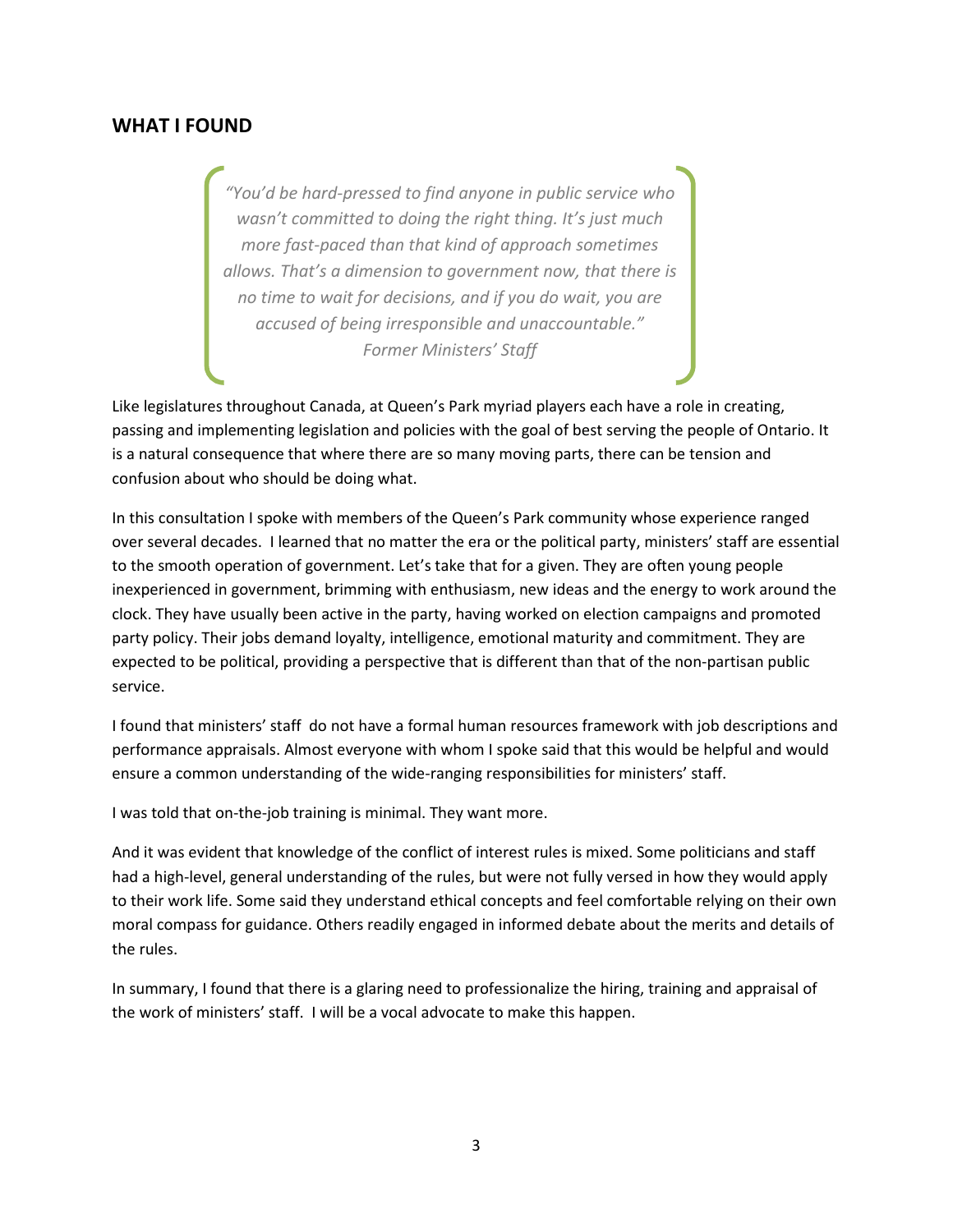# THE CONSULTATION PROCESS

The Public Service of Ontario Act was introduced in 2006, and eight years later I felt it was a good time to assess our work. I have undertaken reviews of other legislative mandates for my Office, and this consultation was a natural extension of that work. I believed the consultation would inform and strengthen our ability to provide relevant, appropriate and useful direction to ministers' staff.

Through the summer and fall of 2014, my staff and I met with the current and former premiers, current and former MPPs, current and former bureaucrats, and current and former members of political staff in MPPs' offices. They represented the three major political parties, and represented government experience that ranged from the 1980s to the present day. Wide-ranging discussions were held with more than 50 people in interviews that frequently took more than an hour. People were thoughtful and provocative, criticizing changes they did not like and lauding those that they did, candidly offering prescriptions for improving the way government works. I have kept their identities anonymous in this report, referring to them by their current or former status.

The academic research I consulted helped frame the issues I wanted to address, as well as the questions to ask during the consultation. That said, I do not consider the work I've done in this report to be academic in nature, preferring to use the experience my Office has had with investigative work and reporting as a guide.

My intention was to provide insight into the role of ministers' staff within the context of politics at Queen's Park. With that knowledge in hand, the goal was to assess whether the rules are relevant to the current day. Do the rules matter? Do ministers' staff understand them? And if not, what needs to change to ensure that as the Ethics Executive for ministers' staff, I can provide the best advice possible?

My discussions took place shortly after the election of a majority government, following just over two and a half years of a minority government. Many people were critical of the climate in a minority government, saying that all members of the House were in constant election mode. The culture was described to me as combative, toxic and intensely partisan. People told me they felt that the focus on an election that could happen at any moment took all of the energy away from other initiatives, on both sides of the Legislative Assembly.

I considered this evolving political context and the candid observations of all the people with whom we met. As I developed my recommendations I came to the conclusion that any proposals for change should apply whatever party forms the government, however a premier wishes to structure his or her office to fulfill the mandate, and whatever the balance of seats in the Assembly. As such, I am not commenting on whether decision making should be centralized or not, or on the reporting structure for a minister's chief of staff. The goal is to ensure professionalism and education about appropriate ethical behaviour in all aspects of public service so that all staff, no matter the party, have the skills and tools to tackle the difficult and ever-important job of ensuring the government serves the needs of all Ontarians.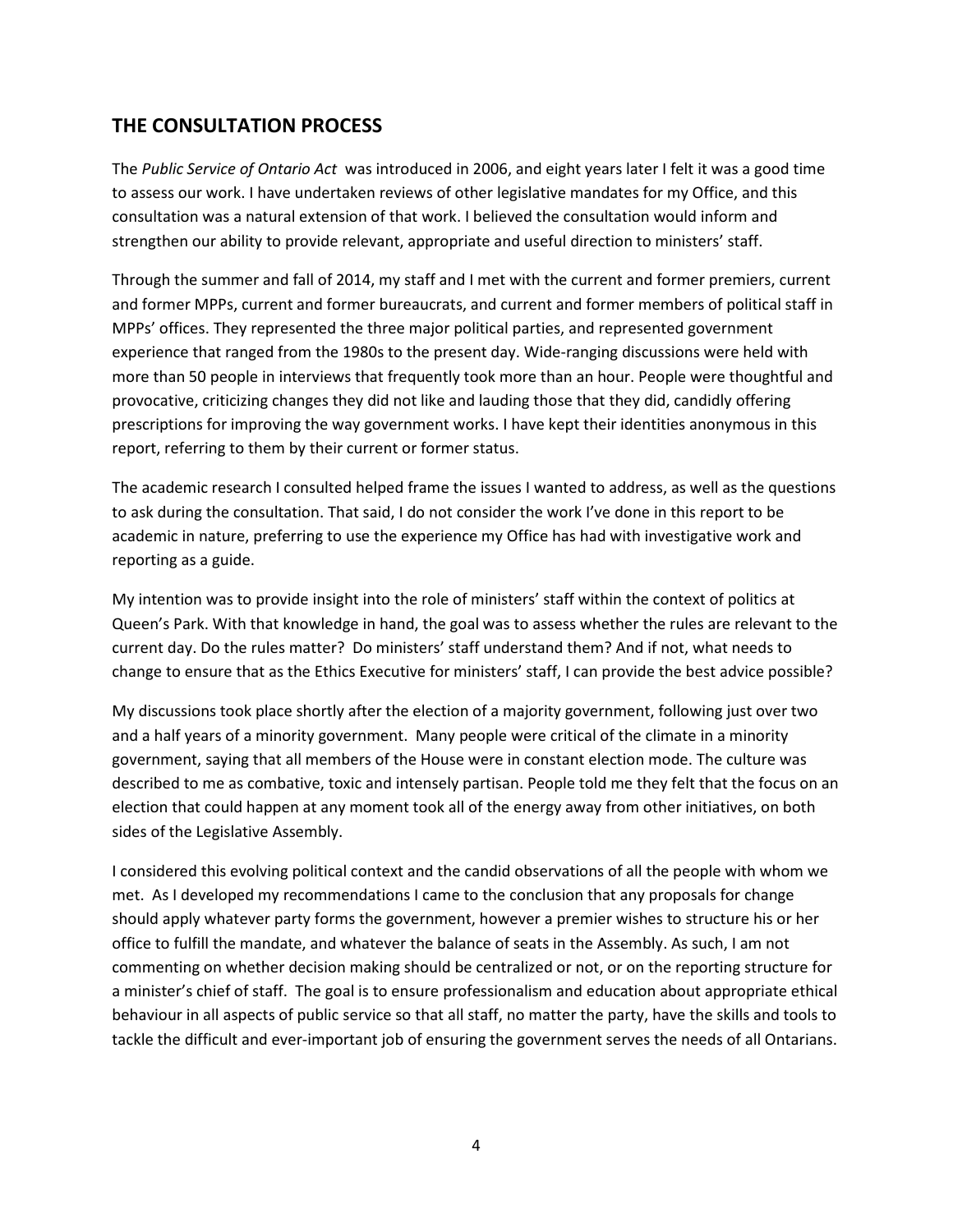# THE ROLE OF THE INTEGRITY COMMISSIONER

As Integrity Commissioner, I am the Ethics Executive for ministers' staff, a position created by the Public Service of Ontario Act, 2006. This is a broad mandate under which I provide direction on conflict of interest and ethical matters. I ensure that ministers' staff follow the Act's Conflict of Interest Rules as they apply to their work in the service of government, and when they leave for jobs outside public service.

In practice, the bulk of my work in this regard is focused on post-employment meetings with departing staff, ensuring that they understand their responsibilities and obligations to the Crown after they leave. This includes informing them about their continuing responsibilities regarding confidential information and preferential treatment, and about the one-year restriction against lobbying their former minister's office and ministry. To a lesser degree, I receive questions from political staffers about ethical and conflict of interest issues they encounter personally in the course of their employment. My staff and I are proactive in offering training to staff in all ministers' offices so that they fully understand the rules under the Act, and to provide them with the resources of my Office whenever they need direction.

My observation is that too frequently, the rules are an afterthought, lost in the busy-ness of navigating the overwhelming volume of work to be done each day. In the last fiscal year, I received more than 360 inquiries from 107 MPPs. Yet in that same period, I received only 133 inquiries from approximately 400 ministers' staff, and only 43 of those were inquiries about in-service obligations.

Public service is a public trust, where the link between good ethics and good government is indelible. This is affirmed by the Act, which is unique in Canada in recognizing the role played by ministers' staff and providing them with explicit rules on conflict of interest. In establishing both distinct rules, as well as an Ethics Executive for this group, it is clear that there are high expectations of ethical behaviour.

It is important to note that my jurisdiction under the PSOA is limited only to those staff who work in the office of a Cabinet minister. It does not extend to include the staff who work in the offices of backbench MPPs or those who serve in opposition. It also does not include the staff who work in constituency offices.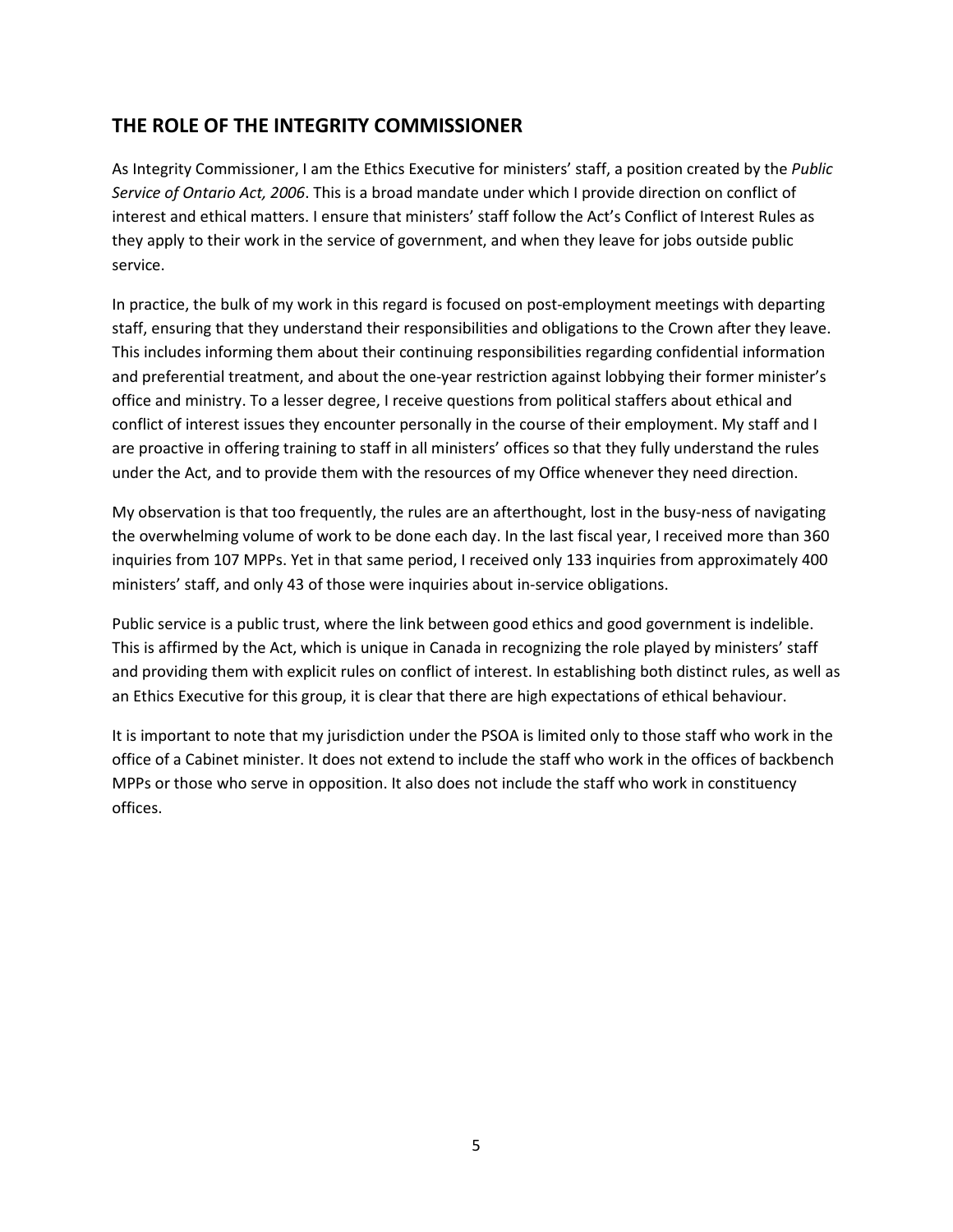# THE ROLE OF MINISTERS' STAFF

"I saw the best and the worst." Former minister's chief of staff

"The fun part of being a political staffer is that there are only 12 people to convince, not 200." Former minister's chief of staff

It is evident that the roles and responsibilities of ministers' staff have changed over the years in keeping with different styles and personalities of governments and politicians.

Academic research into the role of ministers' staff is not especially abundant. While I did review some very helpful papers and articles on the subject – most of which focused on the federal experience – I was not able to find much research that specifically addressed political staffers and ethical behaviour.

The notable exception is by Liane Benoit, who conducted a study on ministerial staff for the federal Commission of Inquiry into the Sponsorship Program and Advertising Activities in 2006. Benoit's work thoroughly articulates the evolution of both the role of and the prevailing attitudes toward the ministers' staffer in the federal context. The paper describes the view of constitutional expert J.R. Mallory that the duties of political staff should be limited to administrative functions, without any influence on policy or program development.

This perspective certainly has its detractors, including Paul Tellier and Donald Savoie (also referenced by Benoit), who have each asserted that political staff have an important function as policy advisors who are loyal to the minister alone because they share his or her political commitment. Certainly, this is the view that prevailed in my conversations with former and current ministers'l staff – staffers maintained that they provide a perspective on policy options that is independent of the bureaucracy and that this should be considered as added and needed value to the decision-making process in government.

That said, Tellier also notes in a 1968 Canadian Public Administration journal article that political staff positions should be filled by the 'best and the brightest' – those with technical expertise in the policy areas of their respective ministries, not just individuals with partisan political affiliation.

Benoit's work also refers to the political staffer as a 'statutory orphan', a term that is not accurate for Ontario, at least not since the PSOA came into force. In this respect, one could argue that Ontario is ahead of the game in that we have acknowledged, at least to some degree, the unique role of ministers' staff in the functioning of government. We have clearly moved beyond the categorization of political staff playing only an administrative role, as Mallory had advocated.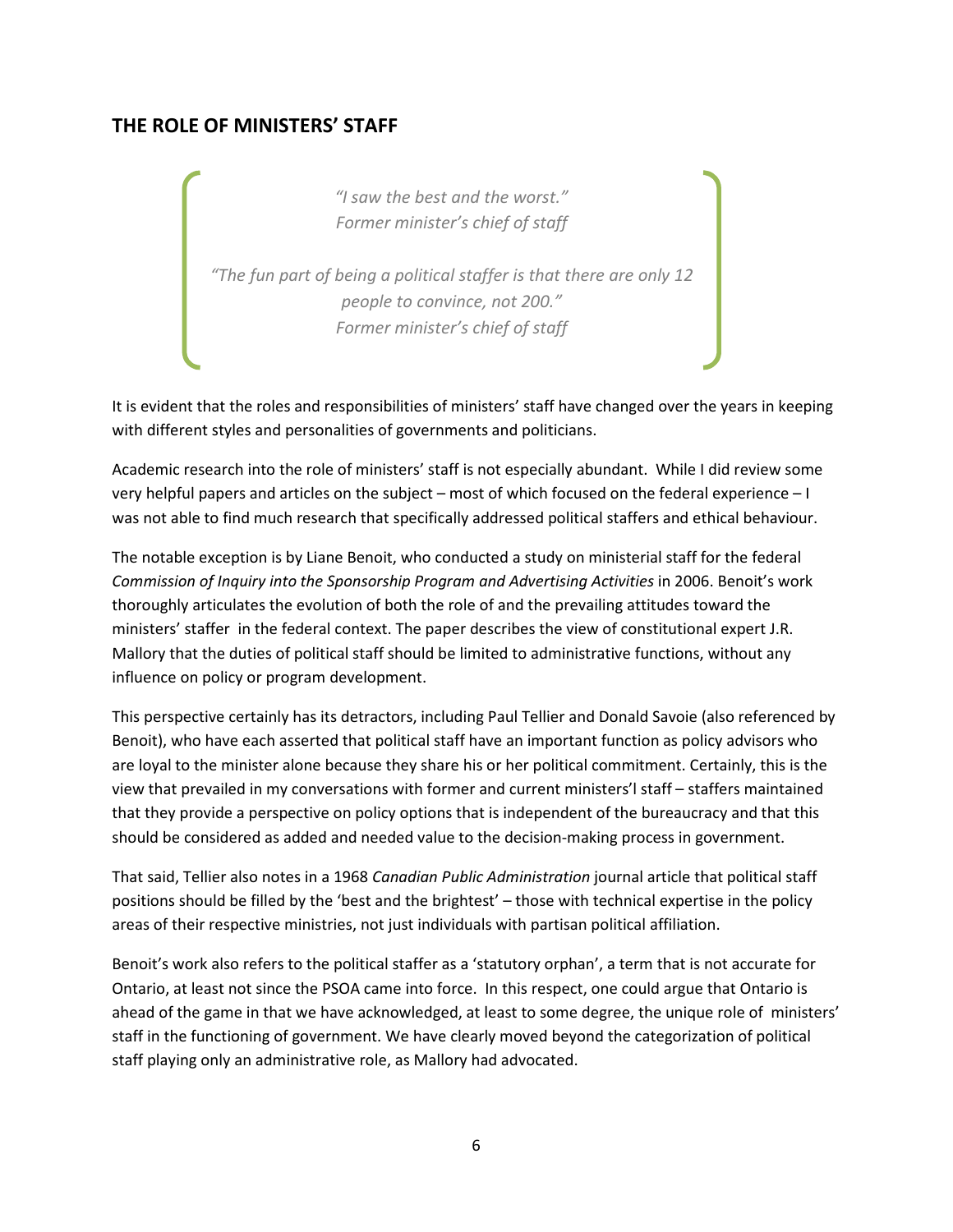This was reflected in conversation with current and former ministers' staff, who were unequivocal in describing their responsibilities as being loyal to the minister, supporting the government in bringing its policies into force, stickhandling issues with the bureaucracy and, where needed, providing policy alternatives that were not brought forward by the public service. One former staffer described the role as "providing advice and covering the minister's back." In addition, there is the expectation that on their own time, they will be politically active, assisting the minister and/or the party with fundraising and election-related activities.

The duties are much like those of staff who support senior executives everywhere. The number of people in a minister's office varies according to the size of the ministry, although the core functions are relatively consistent: chief of staff, policy advisor, director of communications, legislative assistant, and administrative support, among others. They are the eyes and ears of their minister. They review and comment on briefing documents prepared by the bureaucracy, brief the minister for Question Period and other appearances, work with the bureaucracy to advance key initiatives, write speeches and news releases, meet with ministry stakeholders and more. And they derive high job satisfaction from being able to influence decisions that affect the province. Said one former staffer (who also had experience as a public servant): "The fun part of being a political staffer is that there are only 12 people to convince, not 200."

The responsibilities, of course, also include a political dimension as ministers' staff apply a political lens that reflects the outlook and mandate of the elected government. This lens cannot and should not be provided by the politically-neutral bureaucracy. Said one former chief of staff: "I always viewed my job, and I think other staffers the same, as putting the best information before the premier and Cabinet that I possibly could, and to assist my colleagues in doing that."

As described by one former chief of staff, politicians are elected to advance their agenda, and they need like-minded people to help get the work done. "Elected officials need the right to surround themselves with staff that they can trust and have a shared vision and are committed to their agenda."

In doing one's job well to ensure that a minister fulfills that mandate, a minister's staff employee can help ensure a successful re-election campaign. "My job is to get the minister re-elected, not the party," said one. Similar comments were made by current and former staffers from all political parties.

Indeed, despite the majority result of the 2014 election, people told me that it seems that the electionfocused mode has not changed. There is no question that it seems the world is more polarized. Information moves rapidly, at times without sufficient thought before hitting the send button. There is a sense that with so much change, government can be a step or two behind. One former bureaucrat feels this acutely. "We have ministers and deputy ministers working with a century-old job description in a social media world," he said. "What has changed is outside government, not inside. The biggest change for everyone has been loss of government control over influences of policy making and governance – this leaves both the political and public service sides reeling."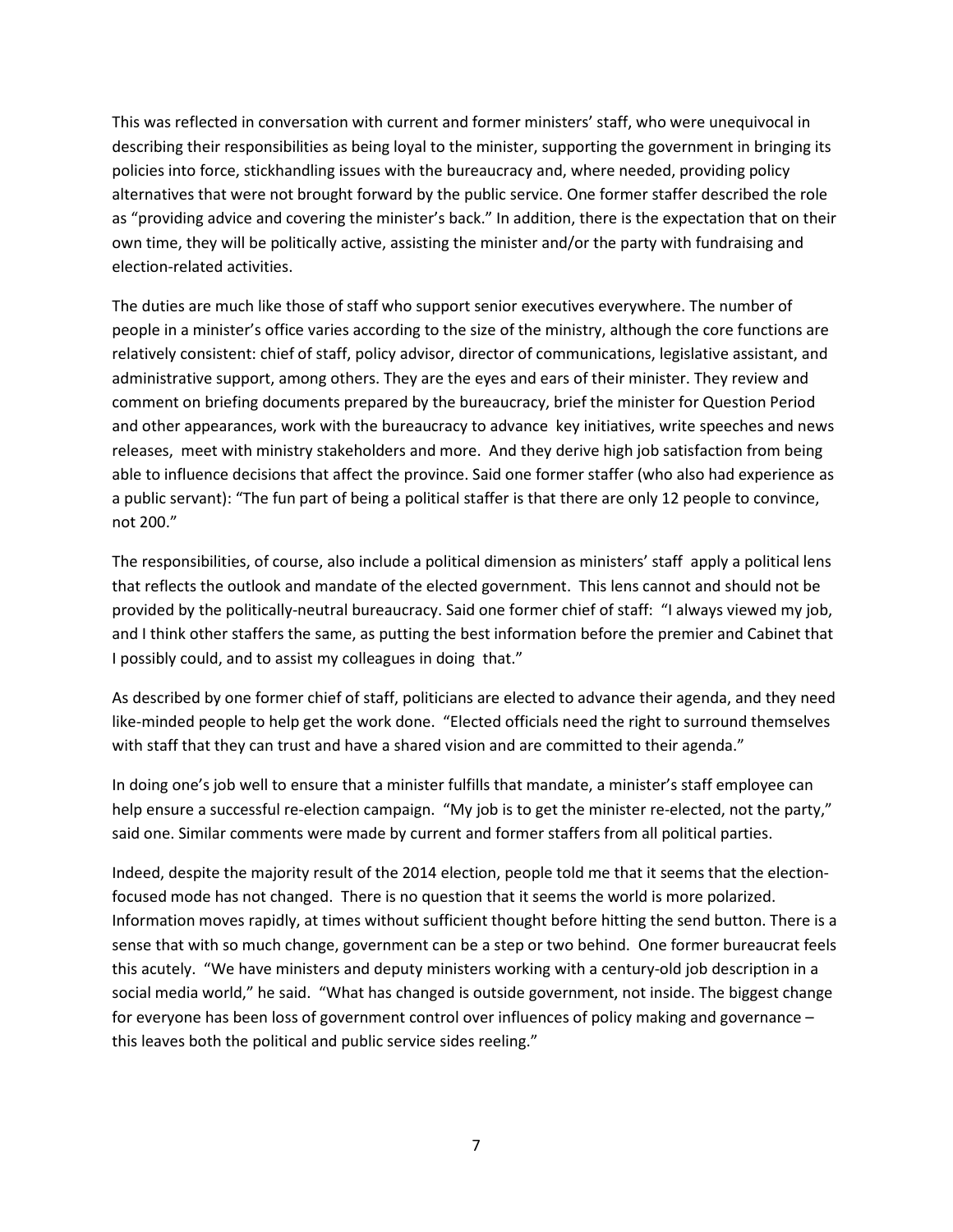#### Working With The Public Service

The Internet age has brought about a shift in power, suggested one former public servant. Where policy initiatives were previously largely the purview of the public service, now new information and ideas are simply a Google search away. Ministers' staff reach out directly to stakeholders, and those same players lobby political staff as well as the politicians themselves. The ideas come from all quarters and do not follow a prescribed path. Initiatives are expected to show an immediate impact.

Governing parties want a firm hand on policy, execution, and understanding how those initiatives will affect stakeholders. They reach out and are responsive to stakeholder communities directly, often using ministers' staff as the point men. In expanding the role of ministers' staff, this devolved into a reduction of power that in governments past had been held by others such as members of the public service. As told by one former ministers' staffer, the thought was that governments that wanted substantive policy change couldn't always rely on the public service – there was a feeling that this group would generate only the same solutions that would serve the status quo. If the government wanted change, this former staffer said, it concluded that it needed to expand the group of people bringing in new ideas. And that meant relying more on ministers' staff.

Ministers' staff interactions with the public service were a sensitive issue in the interviews. One former MPP observed that the political will and the views of the public service are not always aligned. "It is a complex relationship and a more complicated time than it has ever been."

One former chief of staff talked at length about the delicate balance to the minister-deputy ministerchief of staff relationship. "All points have to work for it to work well," he said. He spoke of a mentor who advised that all political staff must understand that it's not their job to do the job of the public service. "It's their job to understand that information, put a filter, and get the information to the minister."

Another former chief of staff was surprisingly critical of how some of his own staffers approached their jobs. "Political staff don't understand their own role and ministers don't understand their role. The biggest failing is political staff not adding value. Staffers often duplicate the work of the public service. They should add their political observation and do analysis refinement – in other words, add political value. They push paper, cut and paste and duplicate the work of bureaucrats. Political staff … must be doing something other than what the public service does."

A former MPP said that strong and involved staff are essential to ensure the bureaucracy produces the appropriate policy. Others I spoke with had a less critical view, believing that it is possible to strike a balance between the goals of the elected officials and the non-partisan responsibilities of the public service. In this, the role of ministers' staff is just as important: the challenge is to work to enact the will of the elected government, while also respecting the role and contributions of the politically neutral bureaucracy. And as we have learned, problems often arise when this relationship swings out of balance.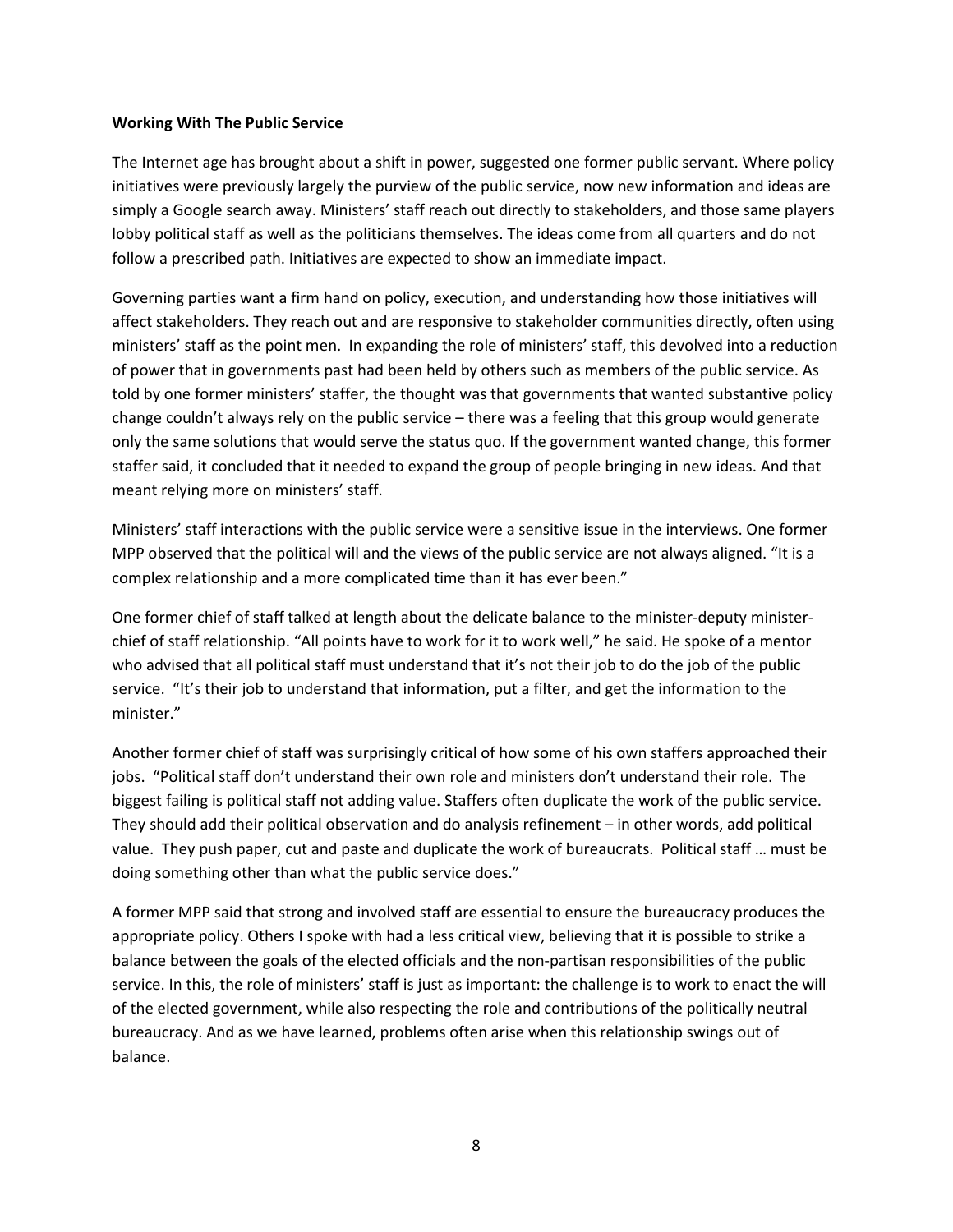One former minister suggested that because ministers' staff have such an important role in the corridors of power, they can develop the attitude that they know more than the minister. "They do not know how to be respectful. The power goes to their head. They have a sense of entitlement. They want to make the decisions – they do make the decisions."

A former bureaucrat agreed, stating that in his opinion ministers' staff have gained authority at the expense of ministers, and also at the expense of the public service. However, not everyone believes this is a bad thing. The key is balance and a clear understanding of who is in charge.

A ministers' chief of staff, in particular, has a critical leadership role in a minister's office. He or she is charged with responsibility to help the minister get the job done. This is most commonly manifested in taking direction from the minister and working on files with members of the public service and stakeholders. When a minister and the chief of staff are in sync, the leadership role is appropriate and works well. I heard from many people that problems are most likely to arise when some members of staff take this responsibility, and the apparent delegated authority, too far. They try to act as if they were the minister and take action without appropriate oversight.

Another former public servant said that while it is clear that much must be done to ensure ministers' staff know their jobs, and are appropriately equipped to do their work, he believes the model serves government well. I am inclined to agree.

#### Loyalty

Issues can also arise when the political message and loyalty to the minister have too much importance. Loyalty was an overarching theme in all of the interviews. The Public Service of Ontario Act makes it clear that ministers' staff loyalty is to the Crown, but those staff I interviewed frankly stated that their loyalty is to the premier and/or their minister first, followed by the Crown or people of Ontario second.

As such, ministers' staff serve their political employers, but they are paid by taxpayers. It is important to underscore that this exists in all political parties. Political staffers work in the offices of all MPPs, and frequently get those jobs because of their previous work supporting a particular political party. And while my role as Ethics Executive is limited to working with the political staff employed in ministers' offices, it is evident that loyalty to the elected member and to the party is paramount in all offices.

I find it a concern that few people who work or have worked as ministers' staff mentioned having a loyalty to the people of Ontario. There is a need for balance and sober second thought to ensure that the actions of ministers' staff are consistent with fulfilling the government's mandate, and that they are not focused predominantly on how an issue will affect the political party's standing. Ministers' staff must be aware that, like those who work for all MPPs, they are paid by taxpayers to serve the people of Ontario.

What is needed is leadership, the establishment of professional expectations, being clear at the outset who is in charge and how decisions will be made, and running a minister's office with documented lines of authority. This means that guidelines and rules are required, an example being the 2013 restriction on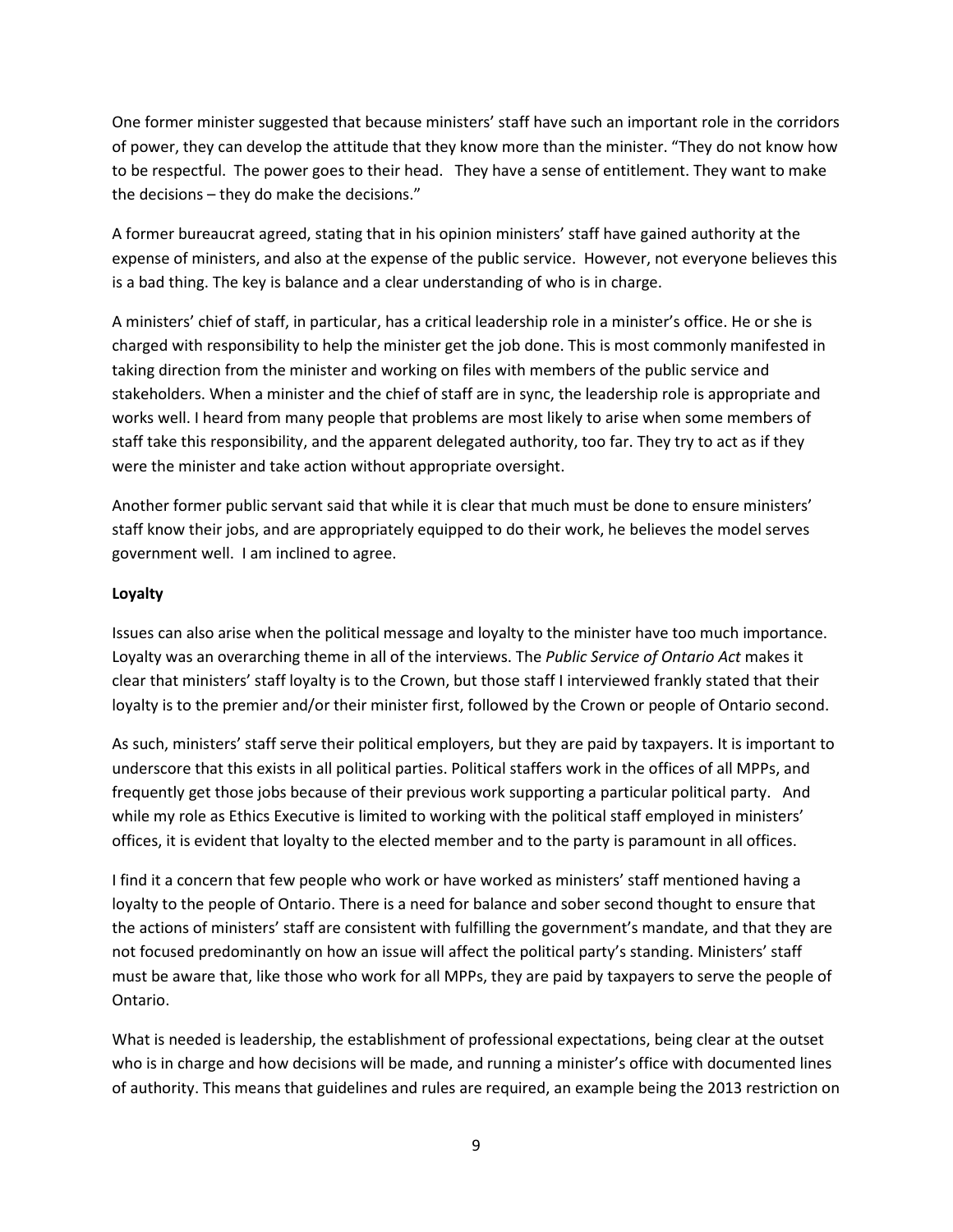the involvement of ministers' staff in commercial transactions, which I view as an important step in clarifying the role of the political staffer.

# THE RULES AND WHO THEY COVER

"It comes down to culture. Why should one group do it one way and another group do it another way?" Former MPP

The Conflict of Interest Rules and sections of the PSOA apply to ministers' staff. They do not apply to the many other Queen's Park staffers who work in the offices of government or opposition backbenchers.

The in-service rules cover such areas as conflict of interest, political activity, giving preferential treatment and accepting gifts. The post-employment rules cover the one-year restriction against lobbying an individual's former ministry, and outline where an individual can and cannot take employment. The rules also clearly outline prohibited conduct such as seeking preferential treatment and disclosing confidential information.

One of the most important features of the rules is the requirement to always be aware of the possibilities for real – and apparent – conflicts of interest. A conflict of interest occurs when an individual's private life interferes with their ability to serve the public interest.

Ontario's first Integrity Commissioner Greg Evans put it this way: If public office is indeed a public trust, it follows that this trust is about a conscious effort to place the public interest ahead of one's own where they conflict. Ethics in government is more than merely a commitment not to knowingly mislead or defraud the public. It is a positive undertaking to discharge responsibilities in a manner which is in harmony with the values of the society in which we live.

One former MPP used our interview as an opportunity to advocate for the importance of ministers' staff, and highlighted the need for clarity on the job expectations and training. "The issue is not so much that they are blatantly breaking rules – it is that they don't know that they may be. Rules are not treated with the respect that they deserve. They are not as familiar with the rules as they should be and they don't give them priority. We rely too much on goodwill and a genuine intent to do the right thing without being humble enough to understand that it is not as simple as common sense."

I believe that training can help remedy that situation. However, I also believe that it is time to move one step further and apply the rules to a larger group: all staff who work in MPP offices at Queen's Park.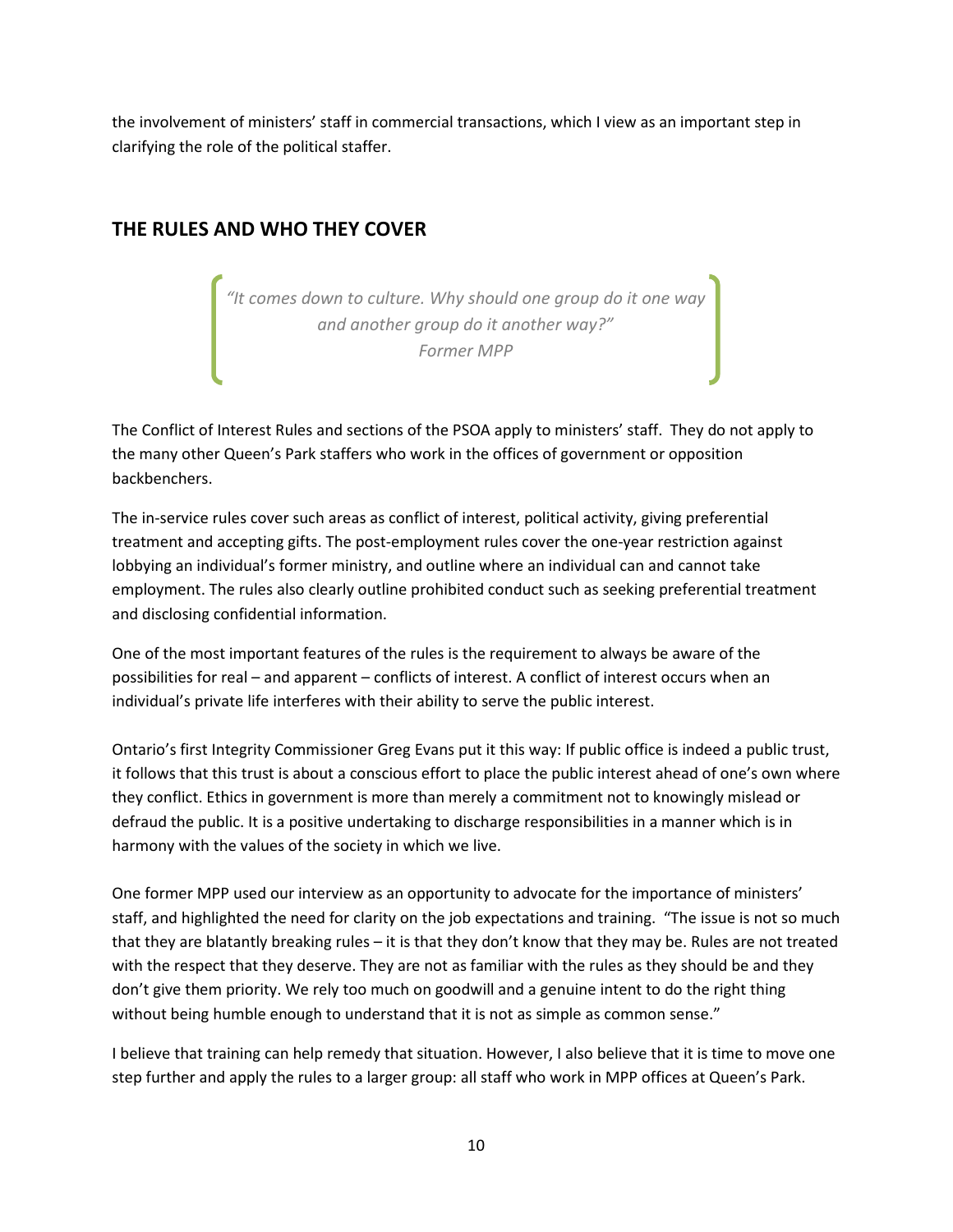I understand the reasoning behind the Act in focusing on the staff in ministers' offices. Their responsibilities, access to information, and ability to enact change are not the same as for staffers in other offices. However, since the in-service rules are largely about conflict of interest and provide a very helpful framework for ethical behaviour, it sends a mixed message when the rules apply to one group and not to another.

I was pleasantly surprised that the majority of people I spoke with believe that the in-service rules should apply to all political staff at Queen's Park, not just to ministers' staff. Said one former MPP who sat both in government and in opposition: "When they are separate, it sends the wrong message."

Added a former chief of staff to a minister: "It is absurd that an opposition member, they have the same job on the other side, I found they were far less governed by rules. And yet they were trying to hold us to account. There should be more responsibility taken, and they should also get some of the benefits. They should be able to more readily access ministry officials."

A former MPP agreed: "There are good arguments to be made. It comes back to culture. Why should one group do it one way and another group do it another way?"

A few participants felt that certain post-employment restrictions should also apply to employees who work in the offices of MPPs. Currently, after a minister's staffer leaves Queen's Park, the rules restrict them from lobbying their former minister, political staff colleagues as well as the public servants in their former ministry for 12 months. However, this rule does not apply to the former staffer of a backbencher or an opposition member if a Cabinet shuffle or election resulted in the member's appointment to Cabinet. Closing this loophole would be relatively easy and would help to establish a standard of ethical behaviour for individuals working for MPPs not in Cabinet.

There was not the same agreement on whether other aspects of the rules should be changed. As noted above, when ministers' staff leave government the rules stipulate that they cannot lobby their former minister's office, the people in that office, and the ministry, for 12 months. There have been suggestions that this restriction is too short and should be extended to five years, as it is at the federal level. However, I also heard from some who believe that the federal government restriction of five years is too long. One former staffer noted that he believes the five-year restriction in Ottawa has made it more difficult to attract professional and experienced staff, resulting in ministers' staff being younger and therefore less experienced.

It is my position that the rules should not be so strict as to limit the ability of government to attract skilled and capable people to public service and at the same time, once they have completed their public service, allow them to return to their profession in the private sector. It is in the public's interest to facilitate the movement of individuals and the transfer of skills and knowledge to the private and public sectors.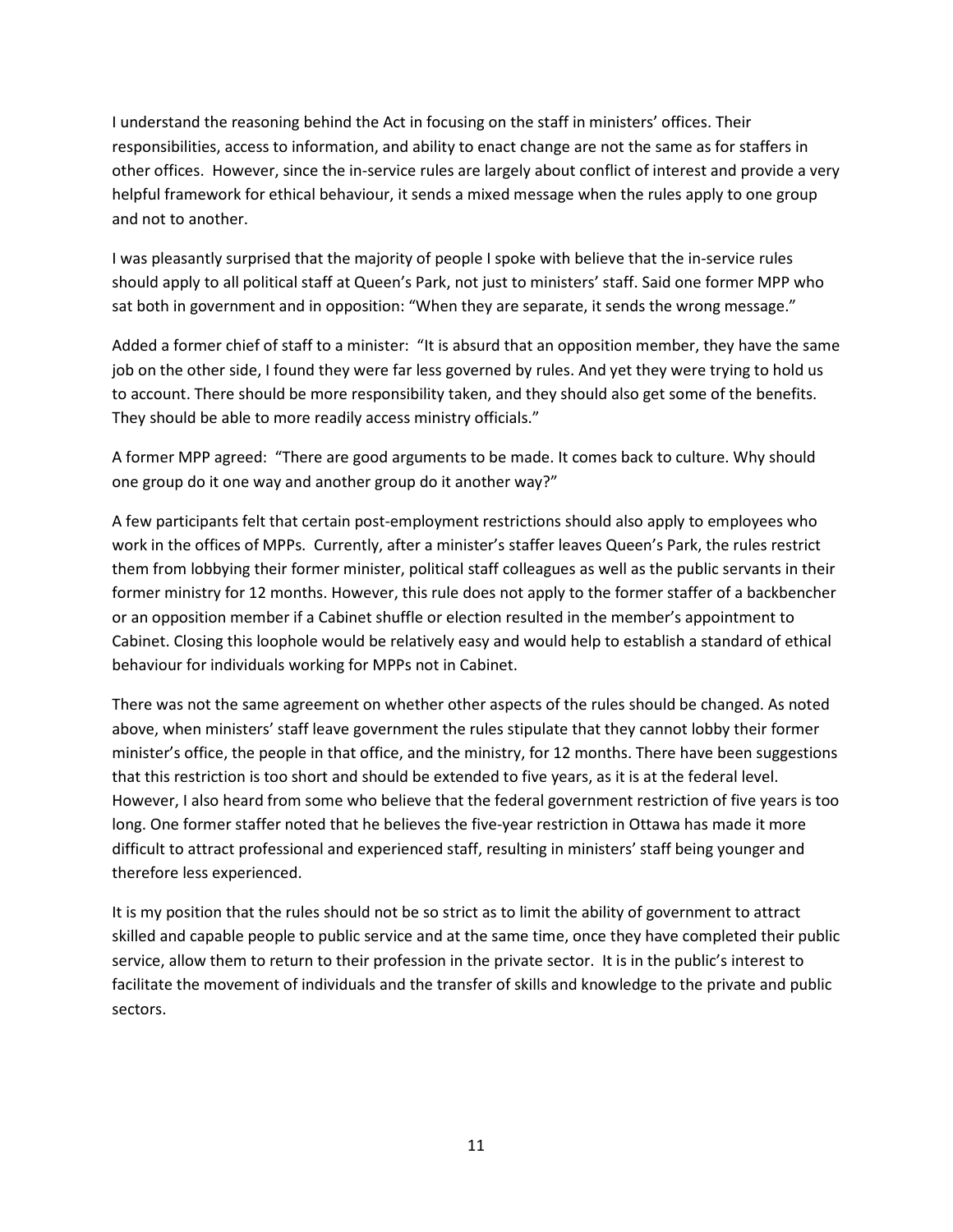# LEADERSHIP

"The leadership needs to create the culture. I would like to create a culture where workers can come forward in comfort and to create an environment where doing the right thing comes naturally. Politics makes this difficult because of the intense and urgent environment in which we work."

Former MPP

I often talk about ethical leadership, and I consider it no different than the leadership skills brought to other areas such as operations and strategic planning. It should be clear at the outset who is in charge, what their values are, and how those values are employed in getting the job done.

Ethics and integrity start at the top, come full circle, and end at the top. There should be no doubt in anyone's mind what those values are. Ethical leadership means being accountable and not avoiding the difficult questions or conversations about what it means to do the right thing.

Premiers, ministers, party leaders and MPPs need to set the tone for their staff and teams, actively demonstrating ethical behaviour and making it a priority in their communication with their colleagues and staff. They need to make a personal commitment and create a shared understanding of the ethical values. Ministers' staff must have a clear understanding of how they are accountable for their actions, and of course, this must come from the employer – the minister.

In fact, it's the law. The PSOA states that it is the minister's responsibility to make sure that staff are familiar with the conflict of interest rules, and also to promote ethical conduct among staff. My experience tells me that few are aware of their legal obligations in this area, particularly when ministers at times have tried to deflect their own responsibility for the mistakes or ethical lapses of their staff.

It is consequently my view that more can be done to educate ministers about this important responsibility, and to support them in making sure that they have the tools to take this critical role for their staff.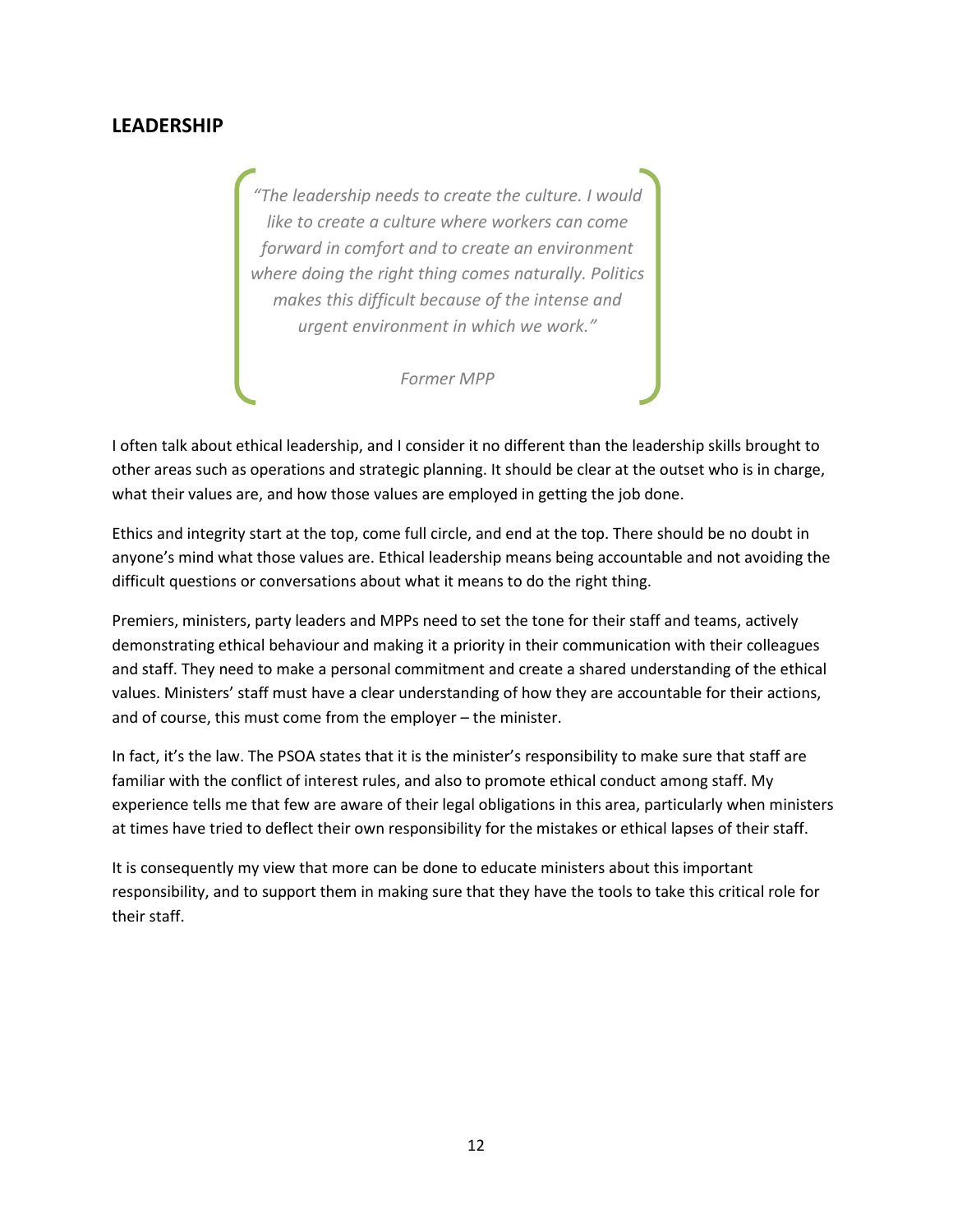## HIRING, TRAINING AND PERFORMANCE APPRAISALS

"The most significant impact is the qualities that the job does select for. And the number one quality, head and shoulders above any other quality, is loyalty." Former Chief of Staff

The ministers' staff world is largely one where job descriptions and professional performance evaluations do not exist. On the positive side, it means the positions offer flexibility and wide-ranging responsibilities that can vary based on the issues of the day. On the negative, the absence of clear expectations and a lack of accountability can lead to unchecked behaviour and flawed assumptions of authority.

Most of the people I spoke with agreed that job descriptions are important. Yet in the next breath, some countered that they could be difficult to write because the responsibilities are so fluid. I do not agree. The responsibilities for any job must be articulated. Training must be undertaken to support staff to fulfill those expectations. And performance evaluations must be conducted on a regular schedule to identify success, shortfalls and opportunities for career development.

In many cases, ministers' staff -- and also staff in MPP offices -- are hired without specific skills for the job. I was told by people in all parties that a key requirement to get in the door is loyalty to the party and/or the candidate, not specific job skills. Said one chief of staff: "The most significant impact is the qualities that the job does select for. And the number one quality, head and shoulders above any other quality, is loyalty. You can see where that can head. You're not dealing with a traditional workplace. This is a workplace where loyalty matters above all else. Loyalty to the party. And loyalty to your boss."

And so with an enthusiastic, partisan-focused employee, the need for training is imperative. This is because while party loyalty may be a requirement to get a job interview, it must swiftly be made clear that their first loyalty is to the people of Ontario. They can easily lose sight of this amid the partisan din that often dominates Queen's Park business.

Efforts at training for political staff have historically been haphazard. Some sessions may be held immediately after an election, but the topics are rarely revisited in subsequent years. Many of the current and former political staff I met with gave me a one-word answer when I asked how much training they received: None.

Staffers told me they were welcomed to the job, shown a desk and a computer, and left to sink or swim. There might be task-oriented training, such as how to prepare briefing notes according to an accepted format, but there was little more. The expectations are general: make sure there are no surprises for your boss, be available 24/7, and do it all for less pay than the private sector, and no job security.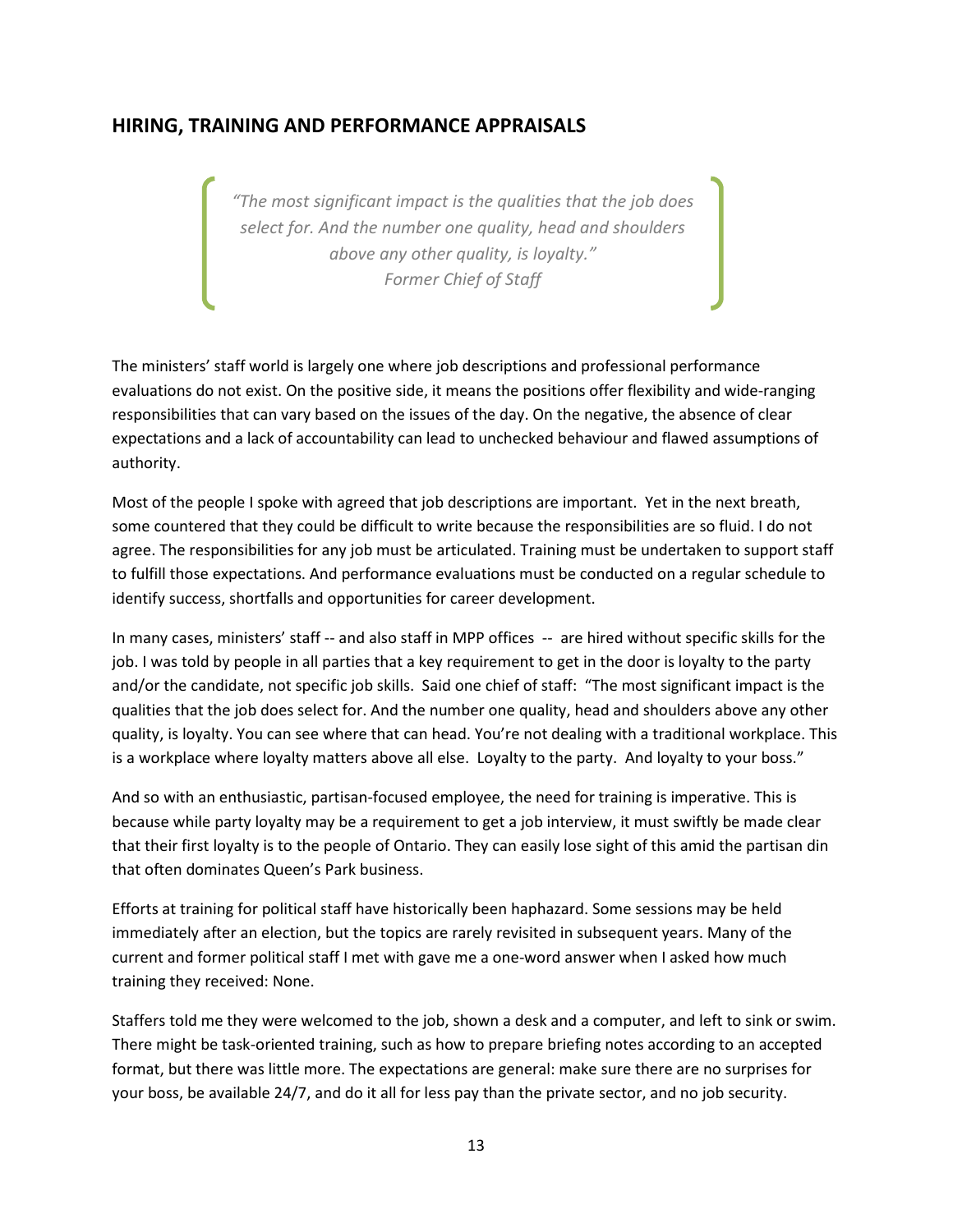Staff told me that when training or documentation was provided when they started a job, there could be so much of it in a short period that they suffered from information overload. Some staffers told me how they sought out the more senior ministers' staff and developed mentoring relationships. This was left largely to each individual to manage, however.

It seems astonishing to me that while the public and private sectors regularly invest significant sums in training employees on the job, so little is available to ministers' staff with such important jobs to fulfill.

Everyone I spoke with agreed that there should be formalized training that is offered on a regular schedule – one that takes into account the higher than average turnover within ministers' offices. It should cover a wide range of topics, from record keeping to ethics and understanding the rules as laid out in the PSOA. Everyone I spoke with agreed that they would prefer to have this training in a retreatstyle setting, where distractions are minimized. "There is something to be said about meeting collectively when you bring everyone's intellect together," said one former MPP. And they also agreed that the training should be offered at regular intervals, not just when hired.

My Office provides training on the PSOA to staff in all ministers' offices, and continues to be vocal in reminding staff of the resources it has to offer.

# POLITICAL ACTIVITY

"If I'm on the clock, then I should not be engaged in overtly political activity." Former Chief of Staff

In considering the appropriateness of political activity for ministers' staff, it is essential first to understand what is permitted under the PSOA.

Political activity is defined quite generally in the Act, including anything done in support of a political party or candidate. The Act clearly states that ministers' staff are entitled to engage in political activity, including certain political activity in the workplace. It also provides three prohibitions regarding political activity:

- ministers' staff cannot engage in political activity in the workplace that is unrelated to their ministerial duties;
- they cannot use government premises or resources; and
- any political activity cannot conflict with the interests of the Crown.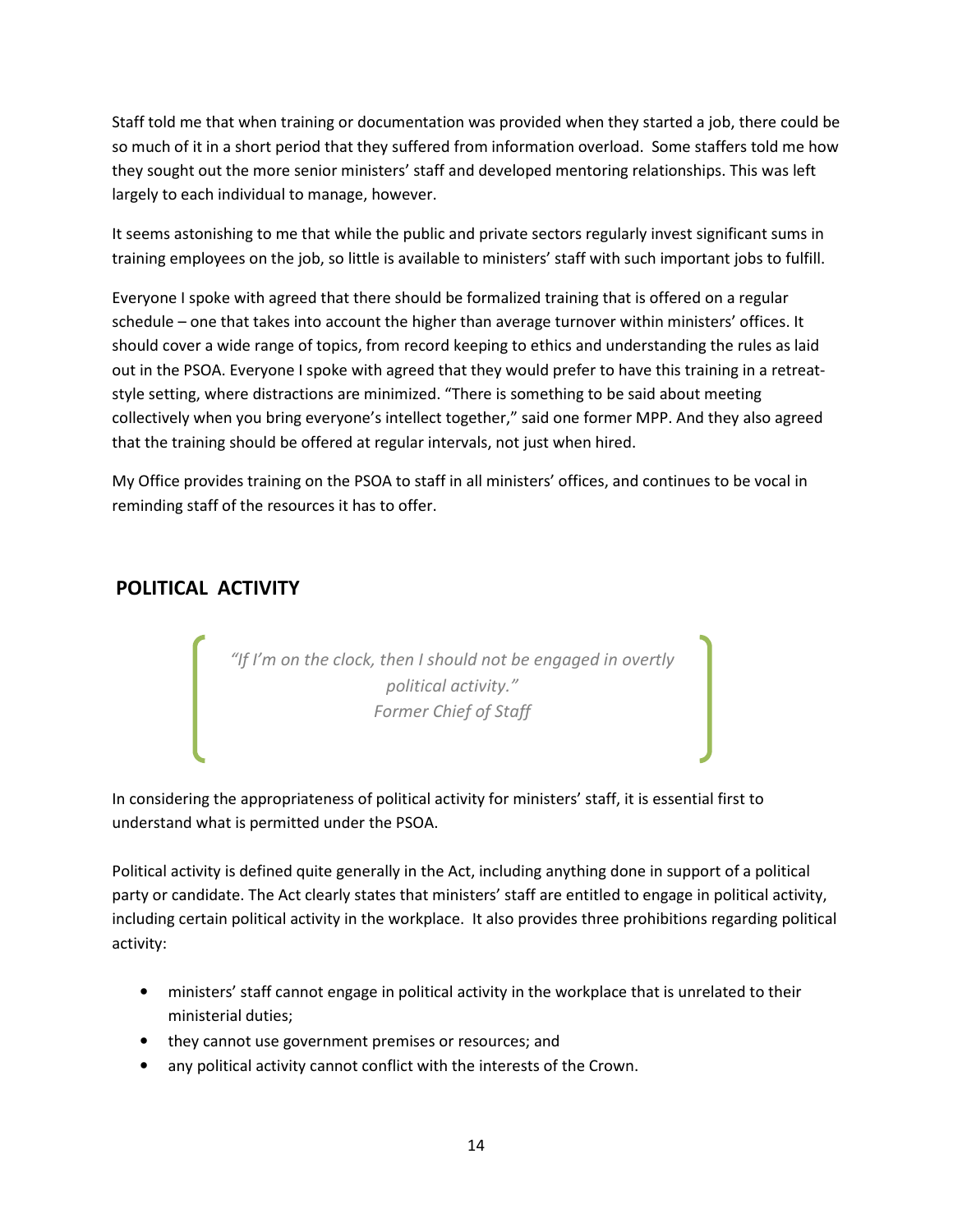This provision is different from a public servant in the bureaucracy, who is restricted from engaging in any political activity in the workplace.

For the purposes of this consultation, I drew a distinction between what I considered 'political' activity, and what I considered 'partisan'. Where political activity would include advocating for the position of a political party, partisan activity more commonly describes the types of activities related to an election campaign: knocking on doors, preparing candidates' election materials, supporting campaign office operations, etc.

A minister's work will be dictated by the platform of the governing party, and a staffer will be motivated to support those policies. I consider this to be 'political' activity that is part of the job. The challenge is in providing direction and assistance to ministers' staff so that they do not go too far in their 'political' work – so that overtly 'partisan' work does not creep in and dominate the government work.

In my training sessions for ministers' staff, I make it clear that certain political activity is permitted under the rules. When it comes to the partisan or campaign-related activities, I expect that these generally take place after working hours (e.g. a fundraising dinner with their minister) and definitely outside of the office. That said, I fully recognize these jobs are not conventional 9-to-5 postings. Ministers' staff work from early morning to late at night. As one former chief of staff described it: "I work a 14-hour day. The Crown gets 7.5 hours of work. The Queen gets her pound of flesh. If I'm on the clock, then I should not be engaged in overtly political activity [i.e. campaigning]." I keep this in mind to ensure my directions on partisan activity are practical.

There is rarely a clear point in the day where ministers' staff would see their ministerial duties stop and their partisan party activities begin. As a result, for example, my advice is always to make sure that partisan emails do not come from government offices, and that they be sent after conventional office hours. And I would note that while I give this advice to ministers' staff, their counterparts in the offices of backbench MPPs and opposition MPPs are not subject to the same guidance or scrutiny. My advice to them, however, is the same.

Ministers' staff told me that they rigorously follow the rules, and that when they undertake campaignrelated partisan activities they do it after-hours, or they take time off from their ministers' staff duties.

I note, however, that problems can arise with this practice. While a staffer may be appropriately taking a day off from Queen's Park to take part in partisan activity, the distinction could be lost on the public, particularly when it comes to the activities of senior political staff who have a more visible profile. Ministers' staff may think they are wearing a staff hat on one day and a partisan hat on the next. The public, however, may believe that they are wearing the same two hats every day and just exchanging them as convenient.

I have long made it clear to ministers that they always carry ministerial authority with them, regardless of whether they mean to employ it. The same follows true for ministers' staff – especially those in the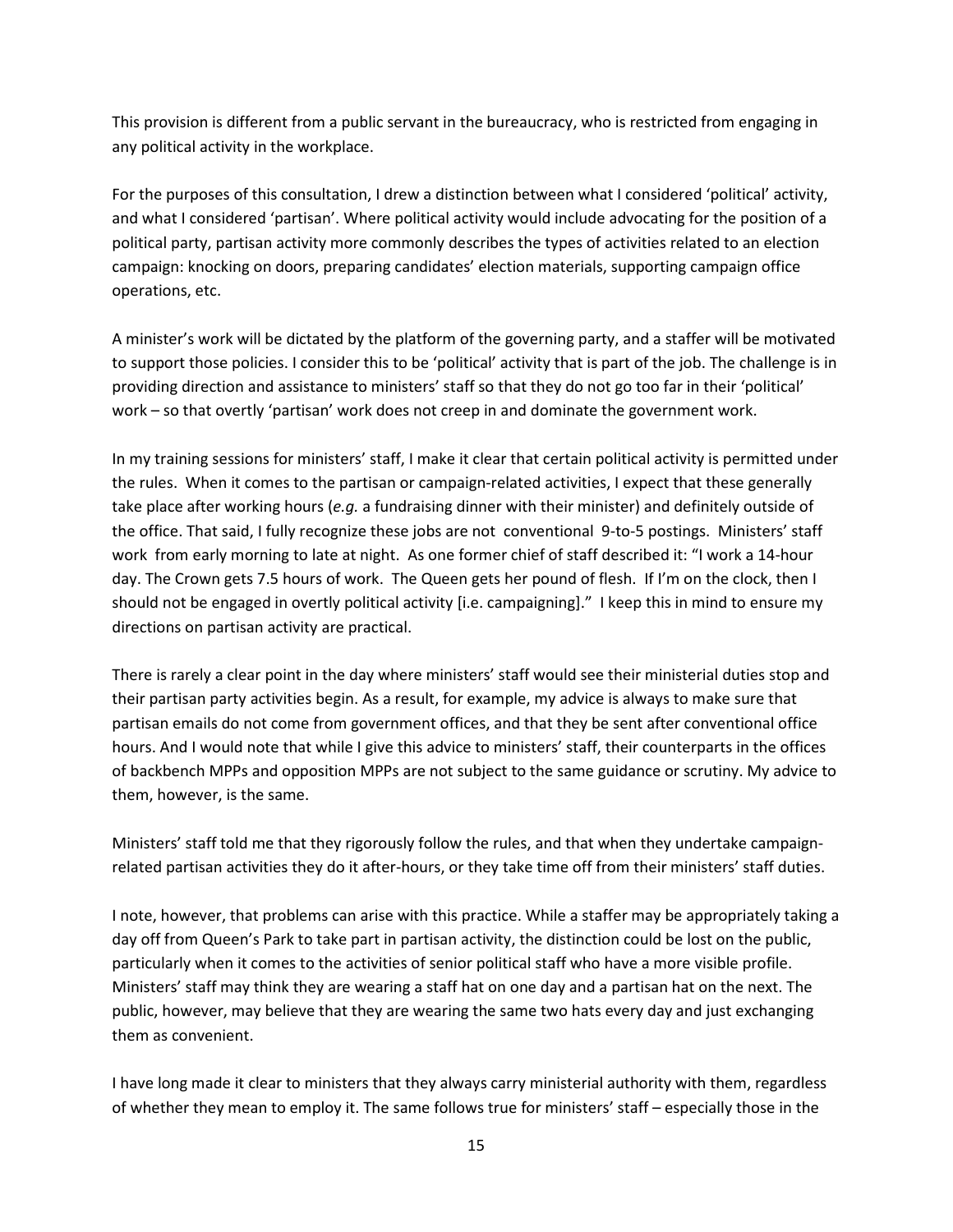most senior roles – where the public may not perceive that there is any difference between the role and responsibilities of a staff employee, and those of a party worker, just because the activity takes place on a particular day. The public expects transparency of these roles and accountability for the actions taken. I caution ministers' staff to be acutely aware of how they manage these roles and responsibilities, and ensure that there is always a distinct line between the two.

I am also aware that the political activity rules in the Act are somewhat vague. This is likely because Ontario has been at the forefront in developing legislation on this issue. Now that we have several years of experience in applying these particular rules, it is time to consider how they can be clarified to ensure understanding and compliance.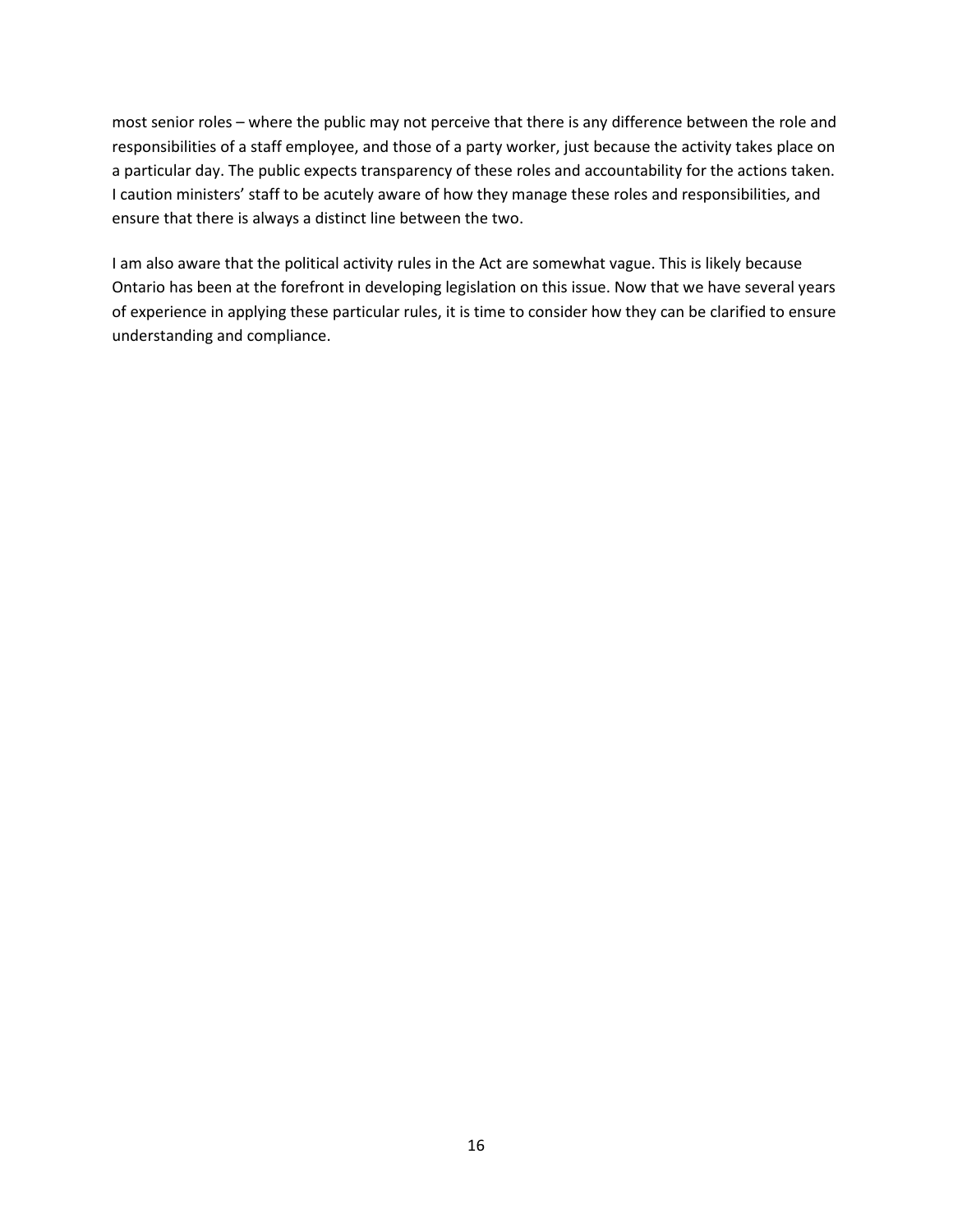# RECOMMENDATIONS

Ministers' staff are essential to the smooth operation of government, and should be managed as any other professionals in the public service. The consultation confirmed my long-held belief of the need for education, for clear expectations, accountability and transparency. It is important that my recommendations are thoughtfully reviewed and considered. They are not difficult to implement and I will continue to be a vocal advocate for acceptance and implementation.

### 1. Establish One Set of Rules For Employees in the Offices of All MPPs

The Conflict of Interest Rules for Ministers' Staff should be amended so that the in-service rules apply to staff in all MPP offices at Queen's Park, not just those who work for ministers. The in-service principles of conflict of interest and preferential treatment should apply equally across party lines.

It does not make sense to me that ministers' staff are clearly caught by the rules, but other staffers doing essentially the same kinds of jobs in the offices of other MPPs are left to find their own way. The rules are sensible and easy to follow. In implementing this change, Queen's Park would send an important signal to employees, and to the public, of the high ethical and professional expectations for everyone in these positions.

I further believe that it would be a natural extension of my role as Ethics Executive for ministers' staff for me to be able to offer advice, direction and resources to all staffers in MPP offices at Queen's Park. This is similar to the independent, confidential advice I provide to all MPPs under the Members' Integrity Act, 1994.

Consideration should also be given to applying certain post-service rules to employees working in all MPP offices so as to restrict them from lobbying their former boss for 12 months if the member in question becomes a minister.

### 2. Provide Written Job Descriptions and Regular Performance Appraisals

Ministers' staff should be provided with thorough and clear job descriptions. They should receive regular performance appraisals in keeping with established human resources practices.

Clear professional human resources practices should be established, followed, and documented. Staff would benefit from clear supervisory authority so that they know to whom they report, and who is responsible for hiring and dismissals.

Clear and explicit job descriptions are essential, as are regular and professional performance assessments. Expectations need to be laid out. Whenever possible and where necessary, there should be a list of what staffers can and cannot do without the authority of a minister. It must be clear when they are speaking on behalf of the minister, which I believe could help reduce the tension that can arise in dealings with the public service. When the roles of all players are fully understood, the focus can be on getting the job done.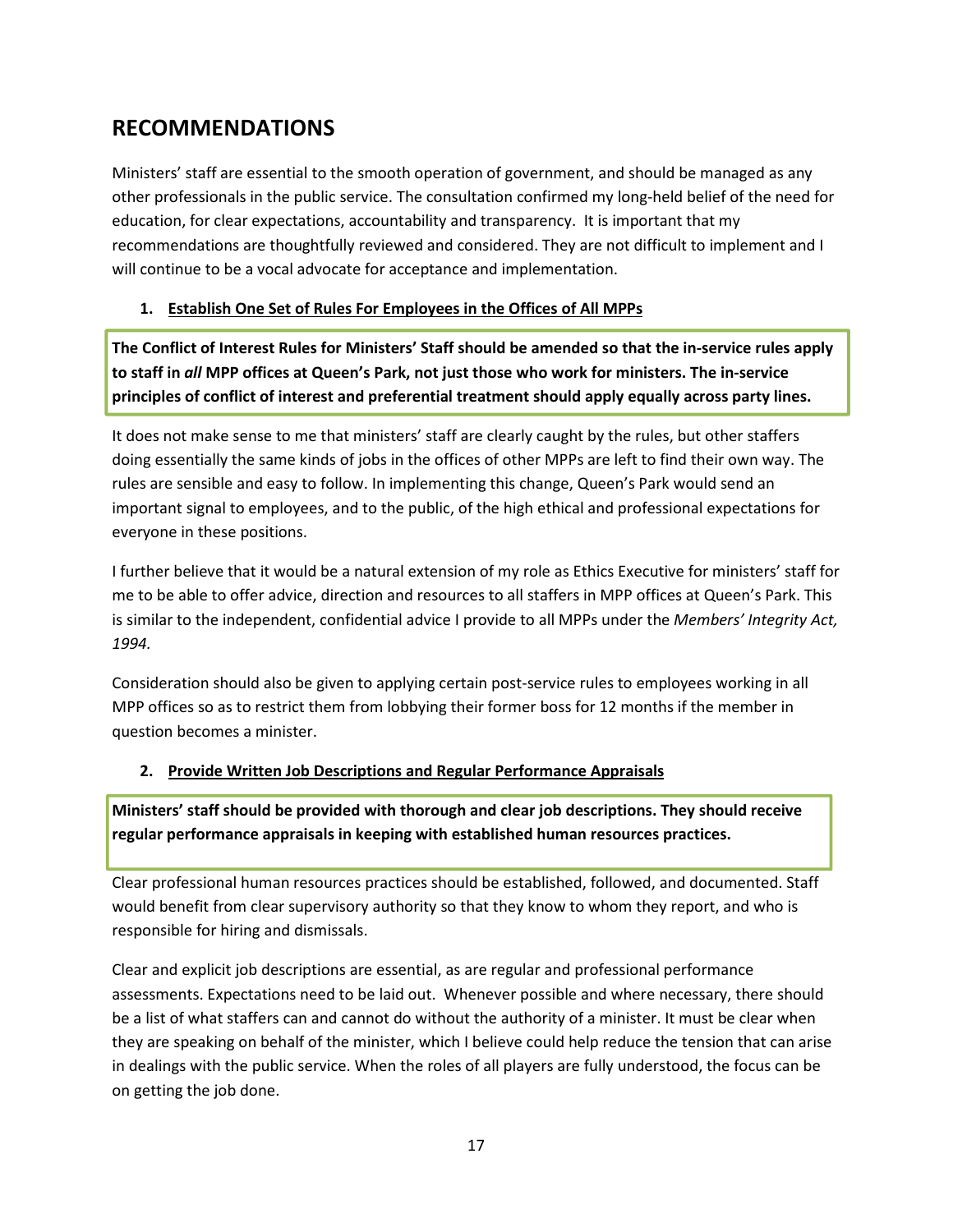It is equally essential that ministers' staff understand that they are accountable for fulfilling the expectations set out in their job descriptions. Performance evaluations must be conducted on a regular schedule, and staff should have the opportunity to discuss their work and career goals with their manager. I do not accept the argument that these positions are so unique and special that they cannot be described or assessed.

### 3. Provide Mandatory Training

Minister's staff should receive mandatory training on their obligations under the PSOA. All staff should be required to attend annual 'refresher' courses on their ethical obligations. This should be in addition to professional, skills-based training.

Training must be available as part of a regular routine, not something handled quickly at the beginning of a mandate. It must be professional, setting the standard at the outset. Training must be part of the culture, cover more than the mechanics of the job and occur regularly, rather than just upon starting a job. In addition, each person employed in a minister's office should be required to review the rules annually and to sign a document to confirm that they accept and understand them. This list should be maintained by the human resources group responsible.

All staff should be required to attend training on the ethical framework as laid out in the PSOA. It is essential to understand the in-service rules and obligations. My staff and I have provided annual training to ministers' staff to help them understand the rules, and we meet one-on-one with departing employees to ensure they fully understand their post-service obligations. However, it is important to be thorough all the way through a person's employment by the Crown, not just at the end when they have decided to leave.

With regular mandatory training, the information and tools used on the job can be strengthened over time, and issues can be resolved within the context of real life circumstances. Staffers will be able to identify with the topics at hand, and explore solutions that are relevant to their jobs. Training topics should include an understanding of the in-service rules, the role of the public service, conflict of interest, gifts, professionalism and ethics. Every single person I spoke with agreed that training is important, and that there should be more of it. They also agreed that the time constraints and heady flow of issues management gets in the way of blocking out time. I have even noticed this myself in the training sessions I conduct, where many heads drop down to read email on their phones, instead of paying attention to the issues we are discussing. I encourage the use of innovative training tools to engage staff and overcome the reluctance to attend, and when they do attend, to be fully attentive.

### 4. Provide Clarity to the Rules on Political Activity

### Revise the Political Activity rules so that they clearly outline what ministers' staff can do.

Ministers' staff are entitled to engage in political activity. However, the Act is structured so that it explicitly provides three prohibited activities. It does not state what is acceptable, just what is not. It would be helpful to ministers' staff to have these rules revised so that they provide the needed clarity.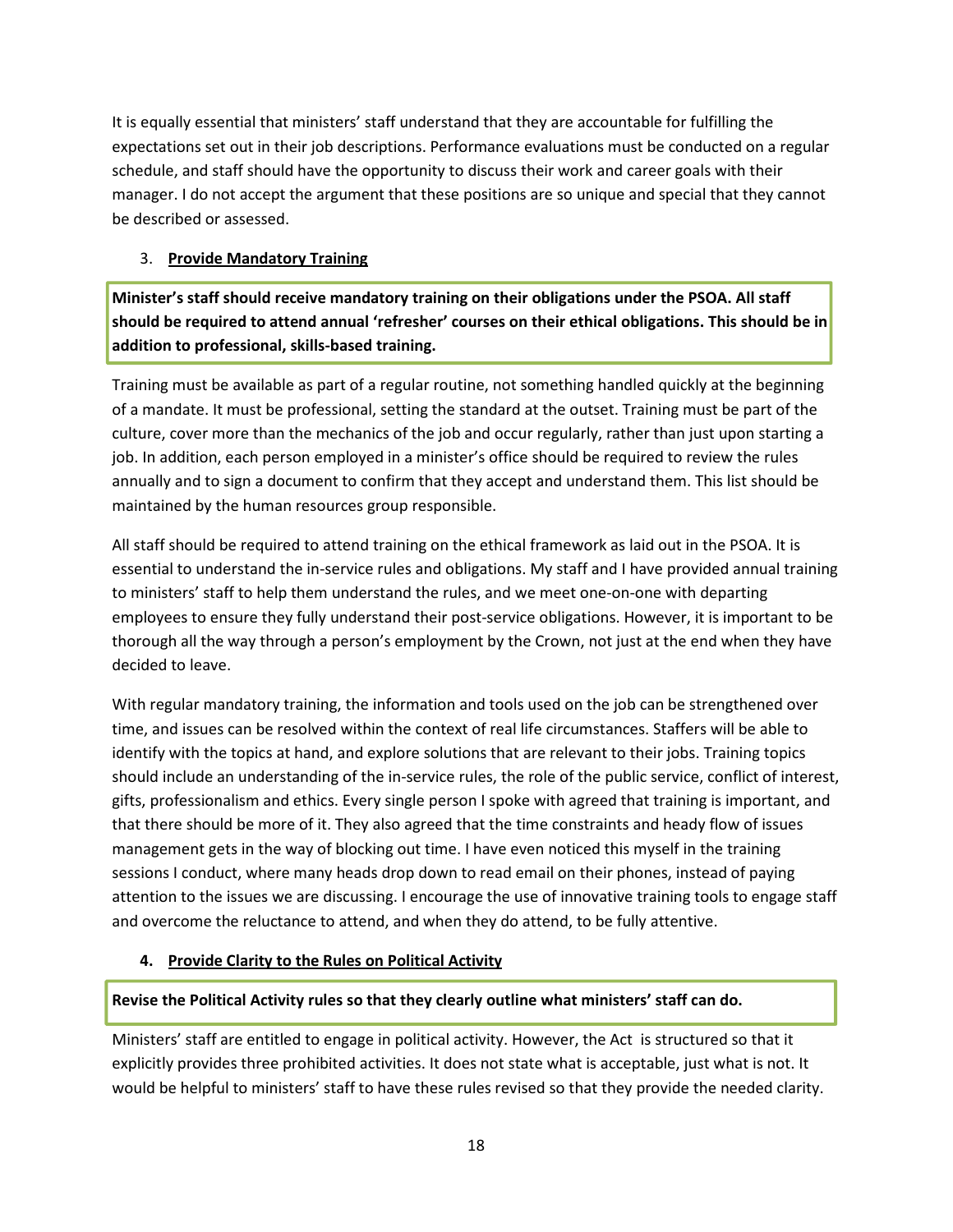#### 5. The Leaders Must Lead

The premier, ministers and all MPPs must take a leadership role in ensuring staff understand and follow the rules.

It is not enough to have rules, policies and procedures in place. It is essential that those in leadership roles not only talk the talk, but also walk the walk. Maintaining a culture of integrity requires leaders to exercise oversight and demonstrate a commitment by being actively involved.

Ministers must heed the PSOA and embrace their responsibilities as the ethical leaders in their offices. There is value and power in leading by example and doing the right thing. If ministers feel they need additional tools to take on this role, I encourage them to seek this training, either through my Office or through other available resources.

# IN CONCLUSION

I am grateful to the many people who took time out of their very busy schedules to talk with me and my staff. They were candid and thoughtful, providing insights into the political diaspora. It was clear that many people had thought seriously about the roles of ministers, staff, and the public service. And it was evident that people care deeply about public service, about government and how it serves the people of Ontario. Respect for the institution runs deep.

And because of that respect, it is incumbent on all to subject the rules and responsibilities to a regular review. We must ask ourselves if we are doing the best we can to ensure good government for the people of Ontario. An ethical environment strengthens public trust in government, and all efforts to bolster the integrity of the political staffer is another step towards achieving this goal.

I am encouraged to see that some steps have been taken to address the need for training for ministers' staff and others at Queen's Park. I was also pleased to see the government take steps to define appropriate roles for ministers' staff when it declared that they should not take part in any commercial transactions on behalf of the government.

My Office has undertaken new measures, such as our recent training open house for all those who work for MPPs at Queen's Park. I was delighted at the attendance of more than 250 people during a period when the Legislative Assembly was not sitting. And I was encouraged by the feedback to the presentations and the new resources developed to explain our mandates, and welcomed the comments on the continuing need for training and refresher courses.

The principles are simple: adhering to high ethical standards, never discriminating by giving special favours, never using confidential information for personal benefit, never accepting favours, gifts or benefits when it could be inferred that someone was trying to influence or reward you. These principles are common sense, and yet we forget how much the seemingly little things matter.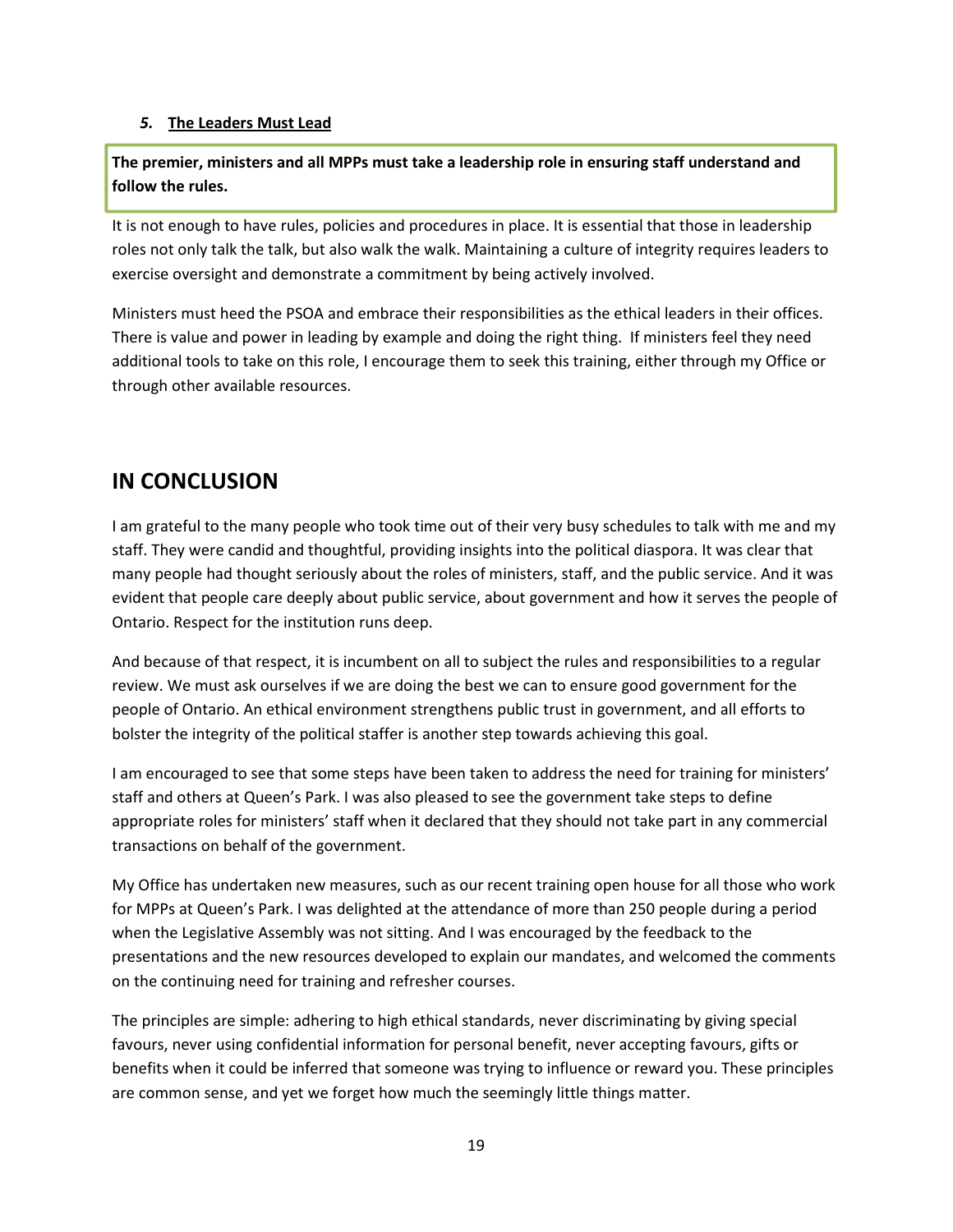The challenge for the elected officials, ministers' staff and members of the public service, I heard repeatedly, is in finding the appropriate balance. Tensions can arise because of differences and conflict over policy, personality, media focus on an issue or an unwillingness to consider new options – among many factors. For these reasons, I urge all players to recognize that each brings valuable skills and perspectives to the table, and that government is served best when these are deployed respectfully and professionally for the common good.

Ministers' staff do make a difference. They have a critical role to play in the effective operations of government. And they must always remember that they are accountable for their actions, because in an age of transparency and accountability, nothing can be hidden for long. Acting ethically is not only good for the government, it is good for all those involved, be they premier, minister, MPP or staff.

Being ethical means doing the right thing. Having integrity implies doing the right thing even when it hurts or when no one is looking. It means doing what you say you're going to do. And accountability is taking responsibility for one's actions. These three concepts are easily summarized, but can only be implemented through determined and deliberate action. The Office of the Integrity Commissioner will continue its efforts to encourage high ethical standards, integrity and accountability in the public service of Ontario.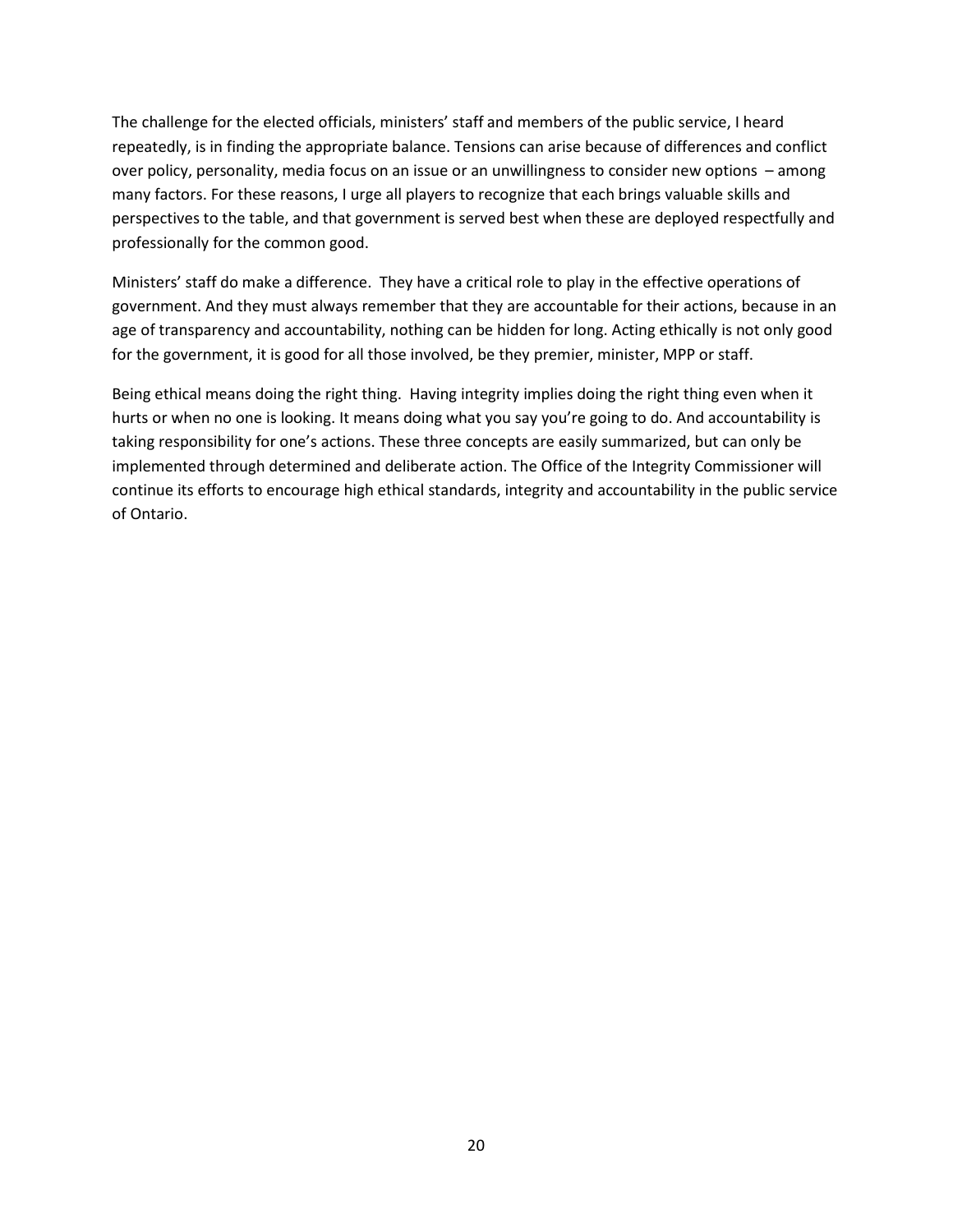#### Appendix A

#### Works Consulted

Benoit, Liane E. "Ministerial Staff: The Life and Times of Parliament's Statutory Orphans," pp. 145-252. In Commission of Inquiry into the Sponsorship Program and Advertising Activities, Restoring Accountability: Research Studies Volume 1 – Parliament, Ministers and Deputy Ministers. Ottawa: 2006.

British Columbia. "Standards of Conduct for Political Staff." Victoria: April 2014.

Brodie, Ian. "In Defence of Political Staff." Canadian Parliamentary Review (Autumn 2012): pp. 33-39.

Constantinou, Peter. "Building better bureaucrats: Political acuity as a core competency in public service." Draft paper – Annual Conference of the International Research Society for Public Management, Carleton University. Ottawa: April 2014.

Esselment, Anna. "Let's bring Ottawa's political staffers out of the shadows with a code of conduct." The Globe and Mail. Web. 28 Oct. 2013. <http://www.theglobeandmail.com/globe-debate/lets-bringottawas-political-staffers-out-of-the-shadows-with-a-code-of-conduct/article15114416/>

Lenihan, Don. "Why being elected doesn't = accountability." National Newswatch. Web. 23 April 2014. <http://www.nationalnewswatch.com/2014/04/23/why-being-elected-doesntaccountability/#.VPnWWuGHiiw>

Ontario. Management Board of Cabinet. "Appointment to Ministers' Staff Directive." Toronto: August 2007.

Ontario. Management Board of Cabinet. "Attendance and Leaves of Absence for Ministers' Staff Directive." Toronto: August 2007.

Ontario. Management Board of Cabinet. "Disciplinary Measures for Ministers' Staff Directive." Toronto: August 2007.

Ontario. Management Board of Cabinet. "Other Remuneration Including Insured Benefits for Ministers' Staff Directive." Toronto: November 2007.

Ontario. Management Board of Cabinet. "Salary Administration and Class Salary Schedules for Ministers' Staff Directive." Toronto: November 2007 (Revised April 2009).

Ontario. Management Board of Cabinet. "Secondment to a Minister's Office Operating Policy." Toronto: November 2007.

Ontario. Management Board of Cabinet. "Termination of Employment for Ministers' Staff Directive." Toronto: August 2007.

Ontario. Office of the Premier. "Premier's Memo on New Rules for Commercial Contract Negotiation." News release. Toronto: 18 Oct. 2013.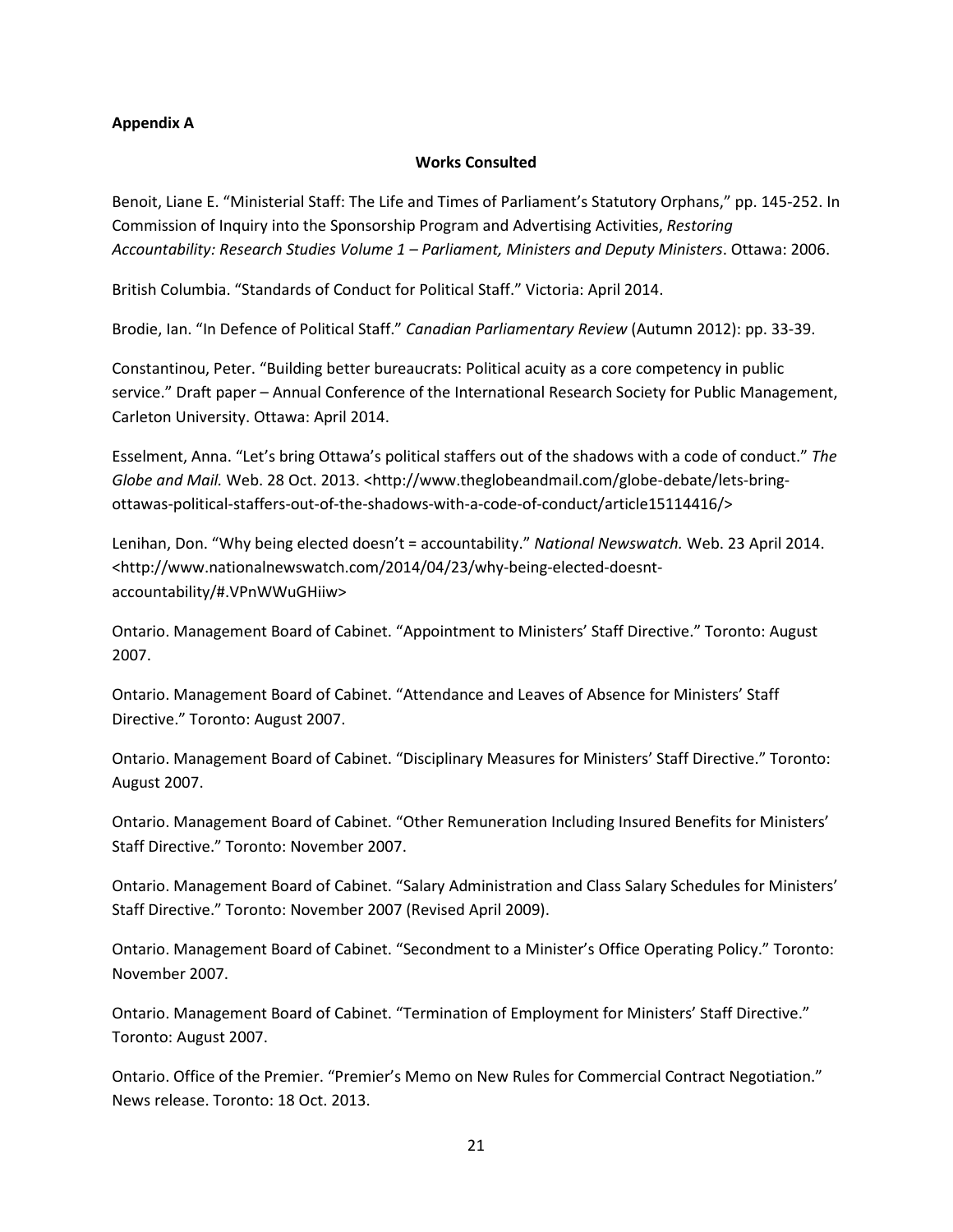Martin, Lawrence. "A way to get rid of the unelected power mongers." iPolitics. Web. 21 April 2014. <http://www.ipolitics.ca/2014/04/21/lets-get-rid-of-the-unelected-power-mongers/>

Office of the Conflict of Interest and Ethics Commissioner. "Summary of Rules for Ministerial Staff." Fact Sheet: Parliament of Canada. Ottawa: March 2014.

Smith, Alex. "Ministerial Staff: Issues of Accountability and Ethics." Background Paper: Library of Parliament: December 2008.

Tellier, Paul. "Pour une réforme des cabinets de ministres fédéraux." Canadian Public Administration, 11, no.4 (Winter 1968): pp. 414-427.

United Kingdom. Cabinet Office. "Code of Conduct for Special Advisors." London: June 2010.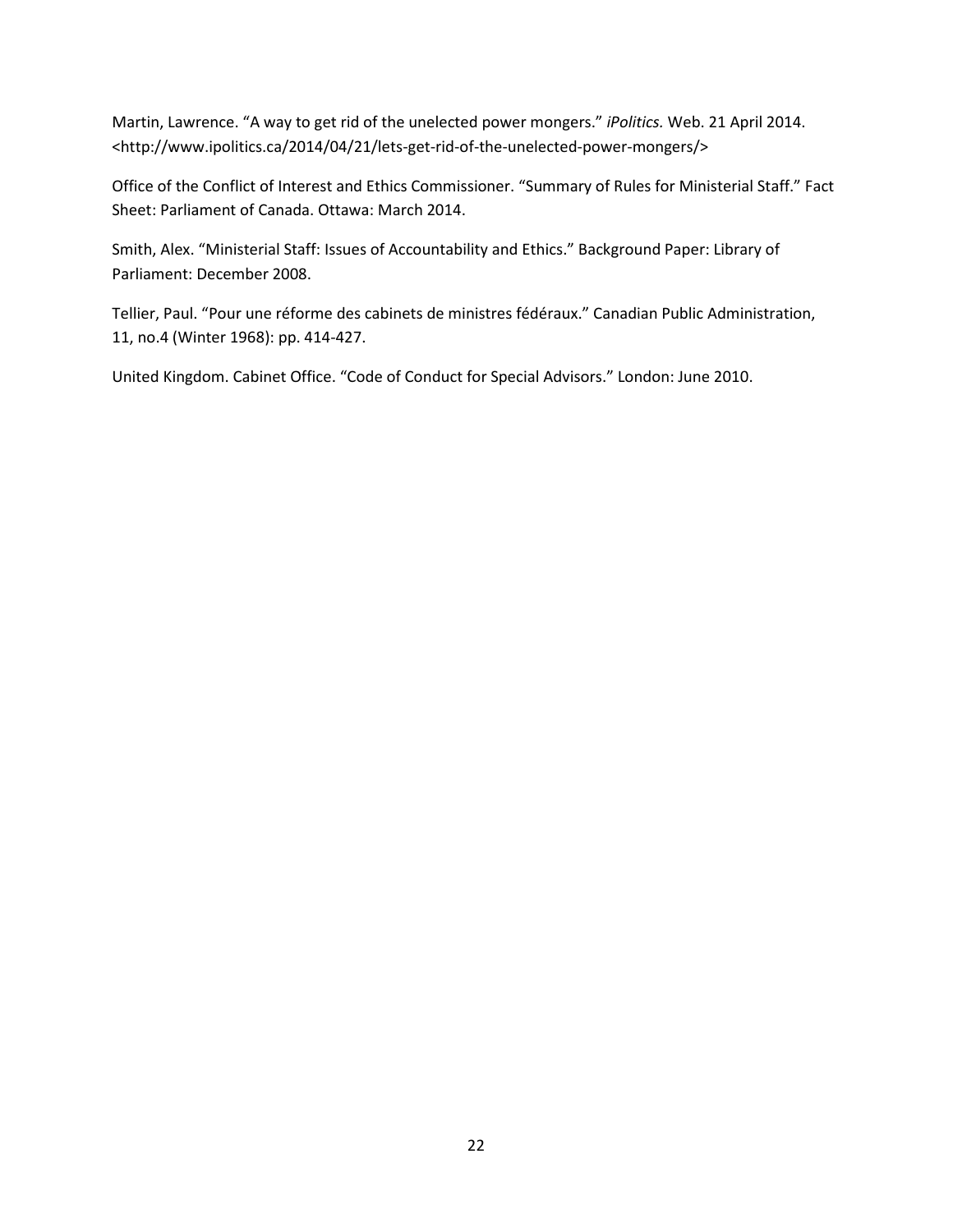#### Appendix B

# A Push for Clarity of the Role of the Political Staffer

#### By Lynn Morrison

The dissection of the Ontario government's 2012 decision to cancel the gas plant contracts is providing insight into government decision making, raising many questions about everything from the need to follow appropriate records retention schedules, to the roles of MPPs and political staffers.

The work of the Standing Committee on Justice Policy is shining a light on who was making decisions, and who implemented them. Were political staffers directing the actions of public servants, and if so, on what authority? How much did it cost? Who was really in charge? And who should be in charge?

There needs to be more discussion and clarity about the role of political staff to give Ontarians reason to have confidence in their political institutions.

As the Ethics Executive for the people who work in Ontario cabinet ministers' offices -- the political staff – I provide direction about conflict of interest and political activity. It is my job to make it crystal clear that government resources should never be used to carry out party activities. But it is not always clear where the line falls between government policy and party activities.

The role of the political staffer is constantly evolving. Several decades ago, a minister's staff consisted of a driver and an administrative assistant. Across the board, staff sizes have grown. And let's be clear - political staffers are different from bureaucrats. They hold their jobs at the pleasure of the premier or the minister they serve. They do not form a part of the neutral public service. They owe a duty of loyalty to the Crown, but if you were to ask many of them today – across the country – they would say their greater loyalty lies to their minister.

This applies to people employed by politicians from all parties – not just those in ministers' offices. And in my experience over the past 25 years, I can say that there is no uniform understanding of what the rules should be for how these people go about their work.

Culturally, we do not expect our politicians to lose their political stripes once they are elected. Yet it is a common cry from the opposition benches and the public that a certain government action was "political". For that matter, so is opposition action – and that's the way it's supposed to be.

So if the lines are blurred when we try to determine whether a politician's actions are serving the people or serving the party, then surely they are just as fuzzy for staffers.

The Public Service of Ontario Act was a start. Proclaimed in 2007, it tries to address the issue of political activity – but it is also clear that this was contemplated as a check on what we conventionally think of as campaign-related activities, as opposed to managing an MPP's image during a controversy. It does not address the kind of activity that appeared to take place in the gas plant negotiations, where political staff took a lead role in decision making. To be realistic, we must accept that our elected officials are, by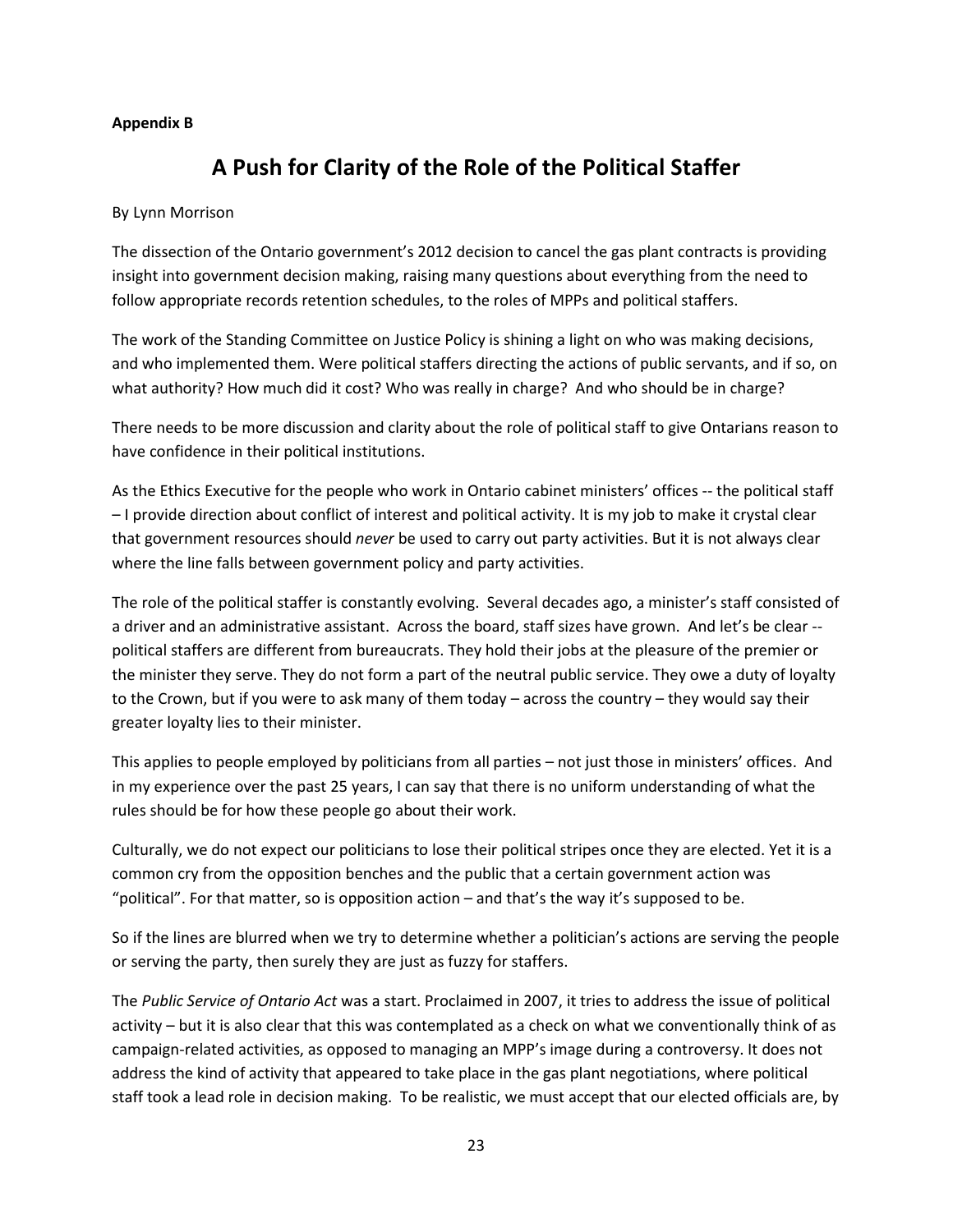definition, political – and this is also a characteristic of the people who work in their offices. The issue is to identify when they cross the line.

This is important because the role of political staff can have a significant impact on the integrity of the public service. It can cause the public to question whether decisions were made for purely political reasons or whether balanced policy making occurred. Should political staff be involved in contract negotiations?

As Integrity Commissioner, I have special responsibility for ministers' staff, and I will be pushing to achieve clarity. We need to build consensus about the expectations and rules, and so I will be seeking the views of party leaders, former parliamentarians, bureaucrats, political staffers and others. My goal is to clarify the rules and expectations for political staff so they reflect the realities of modern government and increase confidence in the legislature, politicians and the public service.

Of course, rules are not the panacea. But through discussion and mutual understanding across party lines, I am optimistic that we can learn lessons and move toward the common goal of encouraging confidence in our government. In this time of hyper partisanship, it may prove a challenge, but I am up for it and I expect no less of our elected officials.

An independent officer of the Legislative Assembly of Ontario, Lynn Morrison has served as Integrity Commissioner since 2007.

(Published in the Toronto Star on April 16, 2014)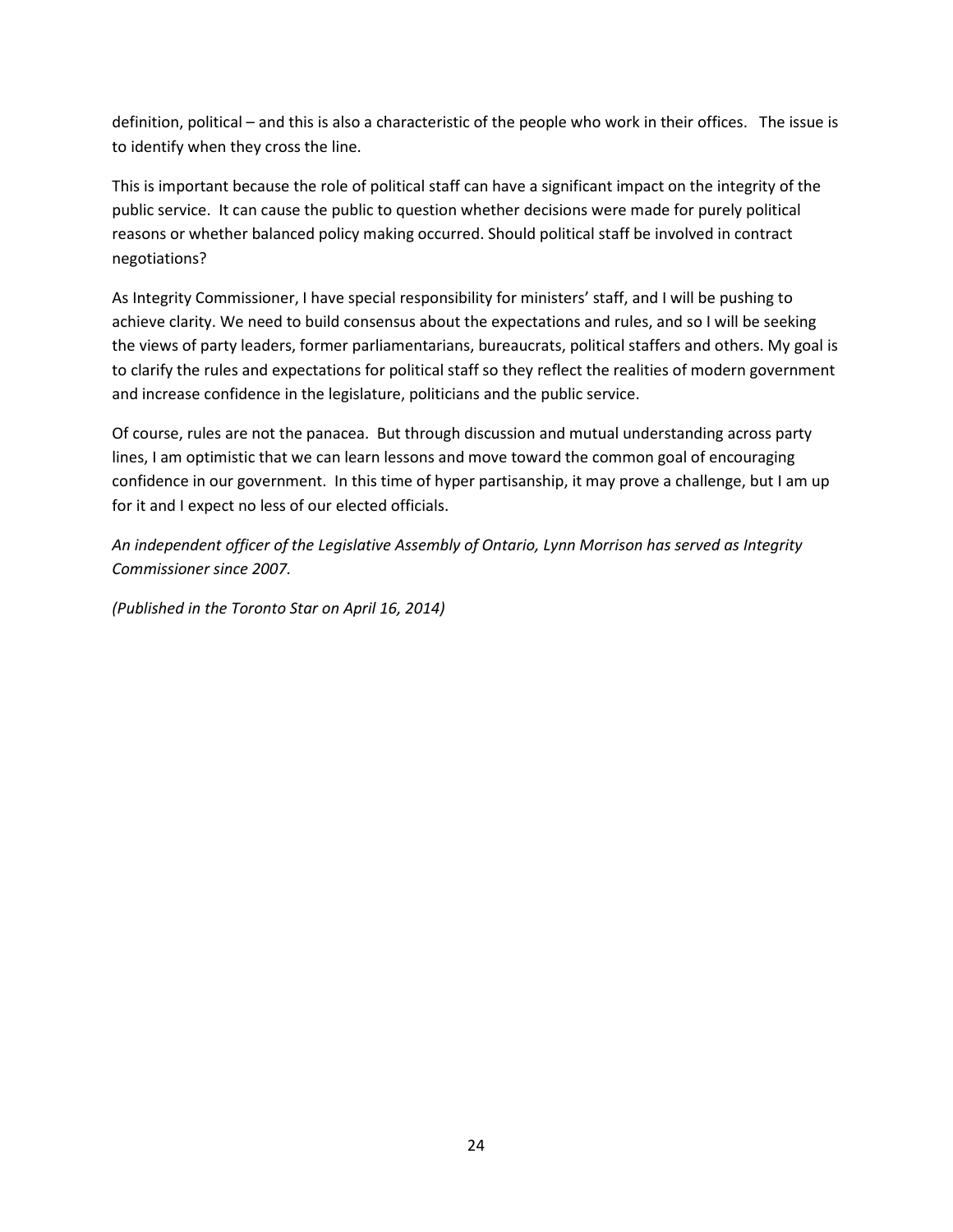Appendix C

## **Public Service of Ontario Act, 2006**

### **ONTARIO REGULATION 382/07**

# **CONFLICT OF INTEREST RULES FOR PUBLIC SERVANTS (MINISTERS' OFFICES) AND FORMER PUBLIC SERVANTS (MINISTERS' OFFICES)**

**Consolidation Period:** From August 20, 2007 to the e-Laws currency date.

No amendments.

# *This is the English version of a bilingual regulation.*

#### **SKIP TABLE OF CONTENTS**

#### **CONTENTS**

#### **PART I RULES FOR PUBLIC SERVANTS WHO WORK IN A MINISTER'S OFFICE**

**INTERPRETATION** 

**MINISTER'S OFFICE** 

|                                            | Definitions                                          |
|--------------------------------------------|------------------------------------------------------|
| $\frac{1}{2}$                              | Application                                          |
|                                            | <b>PROHIBITED CONDUCT</b>                            |
|                                            | Benefiting self, spouse or children                  |
|                                            | Accepting gifts                                      |
|                                            | Disclosing confidential information                  |
| $\frac{3.4}{4.5.6}$<br>$\frac{6.7}{8.9.4}$ | Giving preferential treatment                        |
|                                            | Hiring family members                                |
|                                            | Engaging in business, etc.                           |
|                                            | Participating in decision-making                     |
|                                            | <b>MATTERS THAT MIGHT INVOLVE THE PRIVATE SECTOR</b> |
|                                            | Interpretation                                       |
| $\frac{10}{11}$<br>$\frac{12}{13}$         | Duty to declare certain financial interests          |
|                                            | Prohibition on certain purchases                     |
|                                            | List of positions                                    |
|                                            | PART II                                              |
|                                            | RULES FOR FORMER PUBLIC SERVANTS WHO WORKED IN A M   |
|                                            | <b>INTERPRETATION</b>                                |
| <u>14.</u>                                 | Definition                                           |
| 15.                                        | Application                                          |
|                                            | <b>PROHIBITED CONDUCT</b>                            |

- 
- 16. Seeking preferential treatment, etc.<br>17. Disclosing confidential information
- 17. Disclosing confidential information<br>18. Restriction on lobbying
- 18. Restriction on lobbying<br>19. Restriction on employm Restriction on employment, etc.
- 20. Restriction re certain transactions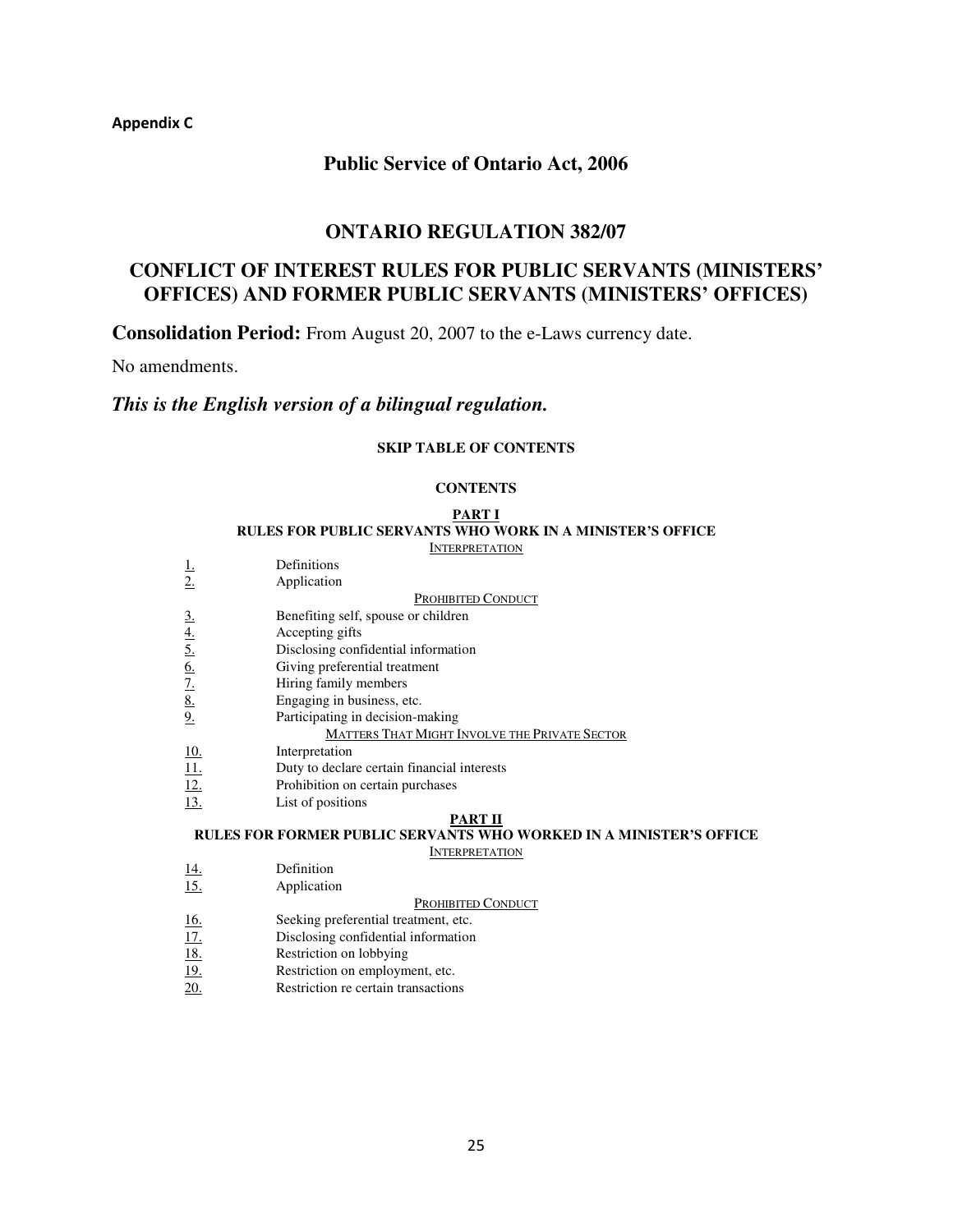### **PART I RULES FOR PUBLIC SERVANTS WHO WORK IN A MINISTER'S OFFICE**

#### INTERPRETATION

#### **Definitions**

**1.** In this Part,

"confidential information" means information that is not available to the public and that, if disclosed, could result in harm to the Crown or could give the person to whom it is disclosed an advantage;

"gift" includes a benefit of any kind;

"spouse" means,

- (a) a spouse as defined in section 1 of the *Family Law Act*, or
- (b) either of two persons who live together in a conjugal relationship outside marriage. O. Reg. 382/07, s. 1.

#### **Application**

**2.** This Part applies to every public servant who works in a minister's office. O. Reg. 382/07, s. 2.

#### PROHIBITED CONDUCT

#### **Benefiting self, spouse or children**

**3.** (1) A public servant shall not use or attempt to use his or her employment by the Crown to directly or indirectly benefit himself or herself or his or her spouse or children. O. Reg. 382/07, s. 3 (1).

(2) A public servant shall not allow the prospect of his or her future employment by a person or entity to detrimentally affect the performance of his or her duties to the Crown. O. Reg. 382/07, s. 3 (2).

#### **Accepting gifts**

**4.** (1) A public servant shall not accept a gift from any of the following persons or entities if a reasonable person might conclude that the gift could influence the public servant when performing his or her duties to the Crown:

- 1. A person, group or entity that has dealings with the Crown.
- 2. A person, group or entity to whom the public servant provides services in the course of his or her duties to the Crown.
- 3. A person, group or entity that seeks to do business with the Crown. O. Reg. 382/07, s. 4 (1).

(2) Subsection (1) shall not operate to prevent a public servant from accepting a gift of nominal value given as an expression of courtesy or hospitality if doing so is reasonable in the circumstances. O. Reg. 382/07, s. 4 (2).

(3) A public servant who receives a gift in the circumstances described in subsection (1) shall notify his or her ethics executive. O. Reg. 382/07, s. 4 (3).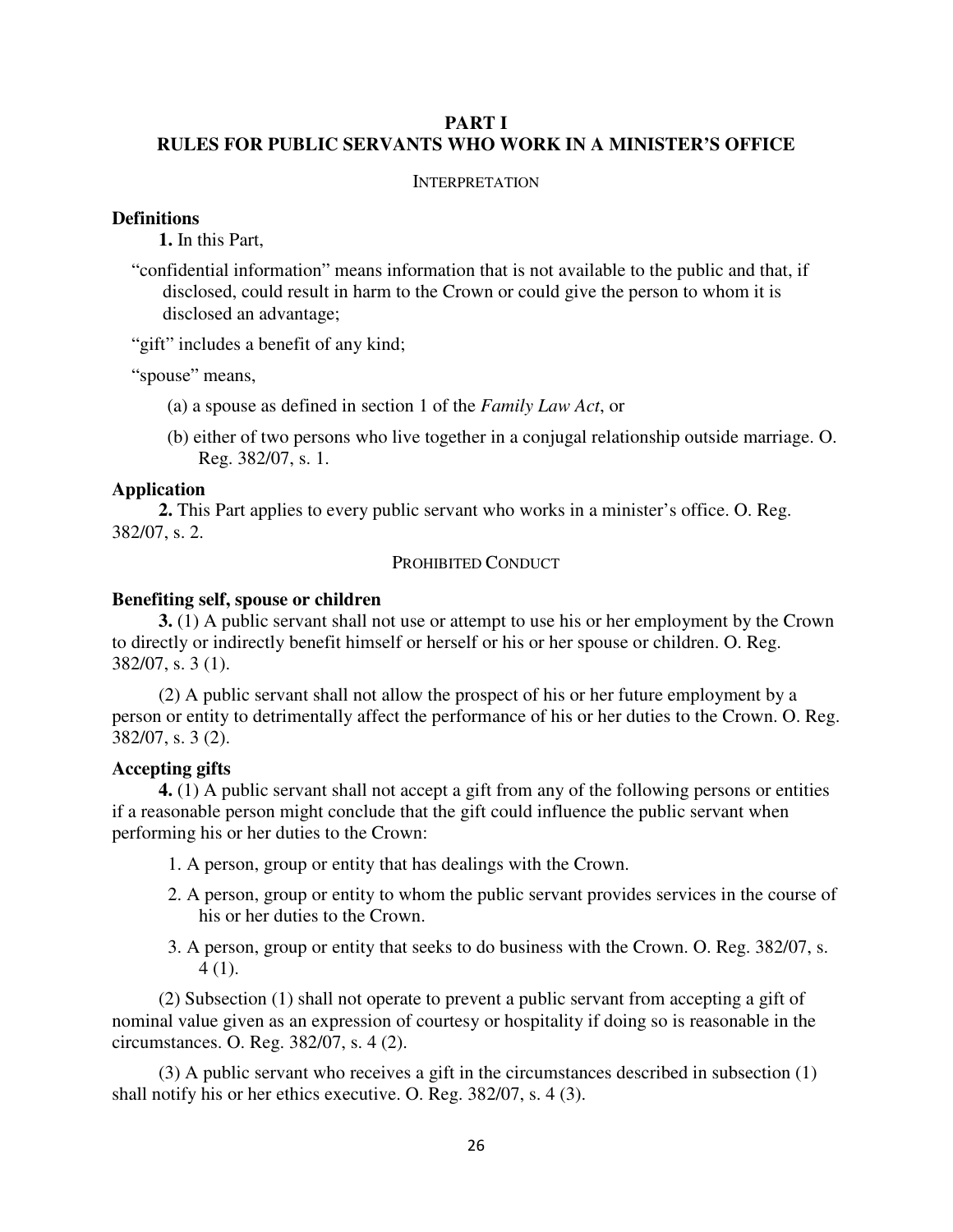#### **Disclosing confidential information**

**5.** (1) A public servant shall not disclose confidential information obtained during the course of his or her employment by the Crown to a person or entity unless the public servant is authorized to do so by law or by the Crown. O. Reg. 382/07, s. 5 (1).

(2) A public servant shall not use confidential information in a business or undertaking outside his or her work for the Crown. O. Reg. 382/07, s. 5 (2).

(3) A public servant shall not accept a gift directly or indirectly in exchange for disclosing confidential information. O. Reg. 382/07, s. 5 (3).

#### **Giving preferential treatment**

**6.** (1) When performing his or her duties to the Crown, a public servant shall not give preferential treatment to any person or entity, including a person or entity in which the public servant or a member of his or her family or a friend has an interest. O. Reg. 382/07, s. 6 (1).

(2) When performing his or her duties to the Crown, a public servant shall endeavour to avoid creating the appearance that preferential treatment is being given to a person or entity that could benefit from it. O. Reg. 382/07, s. 6 (2).

(3) A public servant shall not offer assistance to a person or entity in dealing with the Crown other than assistance given in the ordinary course of the public servant's employment. O. Reg. 382/07, s. 6 (3).

#### **Hiring family members**

**7.** (1) A public servant shall not, on behalf of the Crown, hire his or her spouse, child, parent or sibling. O. Reg. 382/07, s. 7 (1).

(2) A public servant shall not, on behalf of the Crown, enter into a contract with his or her spouse, child, parent or sibling or with a person or entity in which any of them has a substantial interest. O. Reg. 382/07, s. 7 (2).

(3) A public servant who hires a person on behalf of the Crown shall ensure that the person does not report to, or supervise the work of, the person's spouse, child, parent or sibling. O. Reg. 382/07, s. 7 (3).

(4) A public servant who reports to, or supervises the work of, his or her spouse, child, parent or sibling shall notify his or her ethics executive. O. Reg. 382/07, s. 7 (4).

### **Engaging in business, etc.**

**8.** A public servant shall not become employed by or engage in a business or undertaking outside his or her employment by the Crown in any of the following circumstances:

- 1. If the public servant's private interests in connection with the employment or undertaking could conflict with his or her duties to the Crown.
- 2. If the employment or undertaking would interfere with the public servant's ability to perform his or her duties to the Crown.
- 3. If the employment is in a professional capacity and is likely to influence or detrimentally affect the public servant's ability to perform his or her duties to the Crown.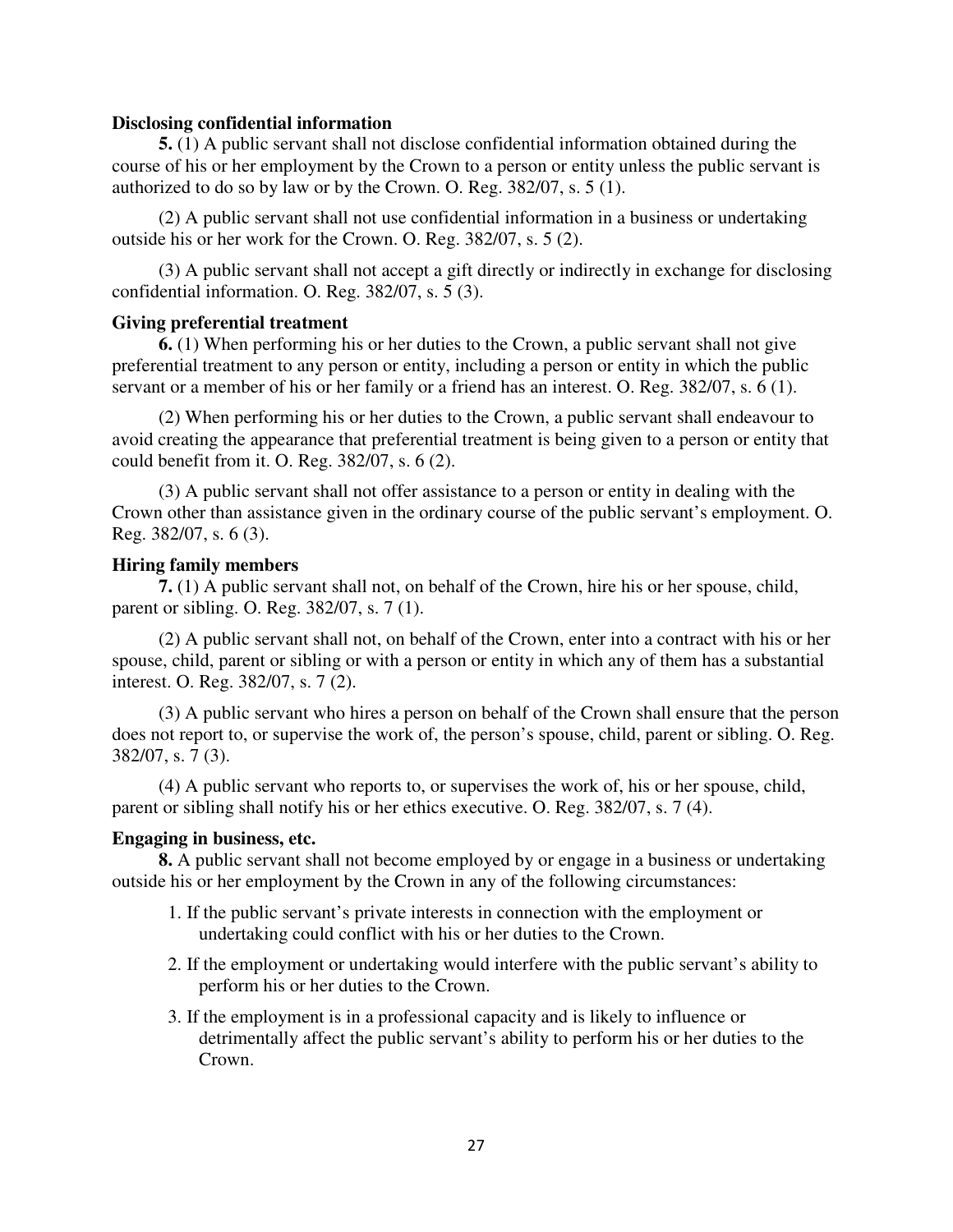- 4. If the employment would constitute full-time employment for another person. However, this paragraph does not apply with respect to a public servant who is employed part-time by the Crown. This paragraph also does not apply with respect to a public servant who is on an authorized leave of absence from his or her position, but only if the employment is not contrary to or inconsistent with the terms of the leave of absence.
- 5. If, in connection with the employment or undertaking, any person would derive an advantage from the public servant's employment as a public servant.
- 6. If government premises, equipment or supplies are used in the employment or undertaking. O. Reg. 382/07, s. 8.

#### **Participating in decision-making**

**9.** (1) A public servant shall not participate in decision-making by the Crown with respect to a matter that the public servant is able to influence in the course of his or her duties if the public servant could benefit from the decision. O. Reg. 382/07, s. 9 (1).

(2) Subsection (1) does not apply if the public servant obtains the prior approval of his or her ethics executive to participate in decision-making by the Crown with respect to the matter. O. Reg. 382/07, s. 9 (2).

(3) A public servant who, in the course of his or her employment in a minister's office, is a member of a body or group shall not participate in, or attempt to influence, decision-making by the body or group with respect to a matter if the public servant could benefit from the decision or if, as a result of the decision, the interests of the body or group could conflict with the interests of the Crown. O. Reg. 382/07, s. 9 (3).

(4) A public servant described in subsection (3) shall inform the body or group if the circumstances described in that subsection exist. O. Reg. 382/07, s. 9 (4).

#### MATTERS THAT MIGHT INVOLVE THE PRIVATE SECTOR

#### **Interpretation**

**10.** (1) Sections 11 and 12 apply to every public servant who works in a minister's office, who routinely works on one or more matters that might involve the private sector and who has access to confidential information about the matter obtained during the course of his or her employment by the Crown. O. Reg. 382/07, s. 10 (1).

(2) In this section and in sections 11 and 12,

"matter that might involve the private sector" means a matter,

- (a) that relates to services currently provided under a program of the Crown or by a public body, an agency of the Crown or a corporation controlled by the Crown with respect to which it is possible that a private sector entity will provide all or part of the financing for the services or will provide some or all of the services, and
- (b) that has been referred to a ministry, a public body or an agency of the Crown by the Executive Council or a member of the Executive Council for review or implementation. O. Reg. 382/07, s. 10 (2).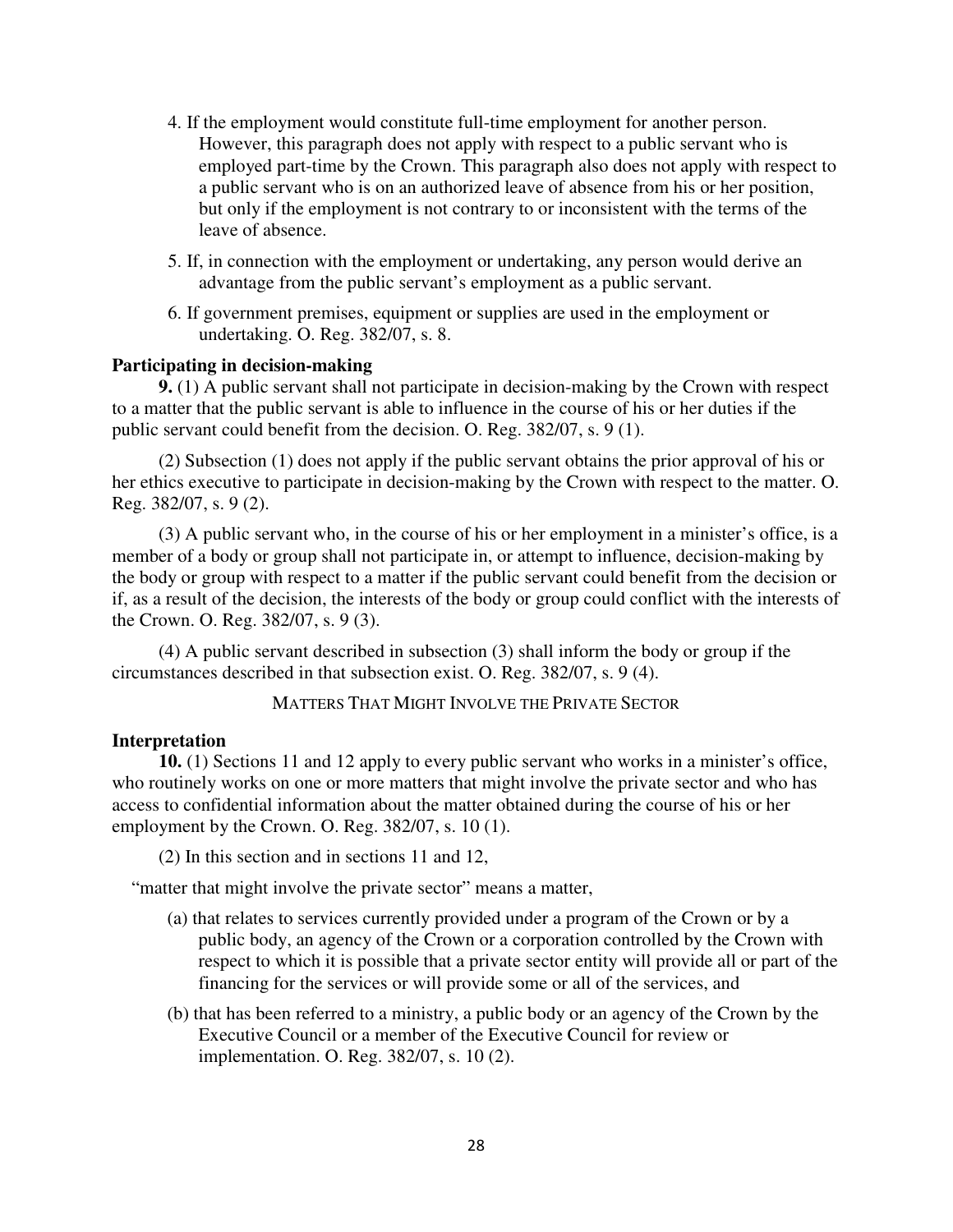#### **Duty to declare certain financial interests**

**11.** (1) When a public servant described in subsection 10 (1) begins work on a matter that might involve the private sector, he or she shall make a declaration to his or her ethics executive in which the public servant discloses the following matters respecting his or her financial interests:

- 1. A legal or beneficial interest of the public servant in securities or derivatives of corporations or governments, other than the Government of Ontario.
- 2. A legal or beneficial interest of the public servant in a business entity or a commercial operation or in the assets of such an entity or operation.
- 3. A legal or beneficial interest of the public servant in real property.
- 4. A legal or beneficial interest of the public servant in a mutual fund that is operated as an investment club where,
	- i. its shares or units are held by not more than 50 persons and its indebtedness has never been offered to the public,
	- ii. it does not pay or give any remuneration for investment advice or in respect of trades in securities, except normal brokerage fees, and
	- iii. all of its members are required to make contributions in proportion to the shares or units each holds for the purpose of financing its operations. O. Reg. 382/07, s. 11 (1).

(2) Despite subsection (1), the public servant is not required to disclose his or her legal or beneficial interest in any of the following:

- 1. A mutual fund within the meaning of subsection 1 (1) of the *Securities Act* other than a mutual fund described in paragraph 4 of subsection (1) of this Regulation.
- 2. Fixed-value securities issued or guaranteed by a government or a government agency.
- 3. A guaranteed investment certificate or similar financial instrument issued by a financial institution entitled by law to issue such instruments.
- 4. A registered pension plan, an employee benefit plan, an annuity or life insurance policy or a deferred profit sharing plan.
- 5. Real property that the public servant, or a member of his or her family, uses primarily as a residence or for recreational purposes. O. Reg. 382/07, s. 11 (2).

(3) The public servant shall disclose the information required by subsection (1), with necessary modifications, in respect of his or her spouse and dependent children, but only to the extent that the legal or beneficial interests of the spouse or a child could create a conflict of interest. O. Reg. 382/07, s. 11 (3).

(4) For the purpose of subsection (3), the public servant shall make reasonable efforts to obtain information about the financial interests described in subsection (1) of his or her spouse and dependent children. O. Reg. 382/07, s. 11 (4).

(5) The public servant shall give his or her ethics executive a revised declaration whenever there is a change in any of the information required to be disclosed. O. Reg. 382/07, s. 11 (5).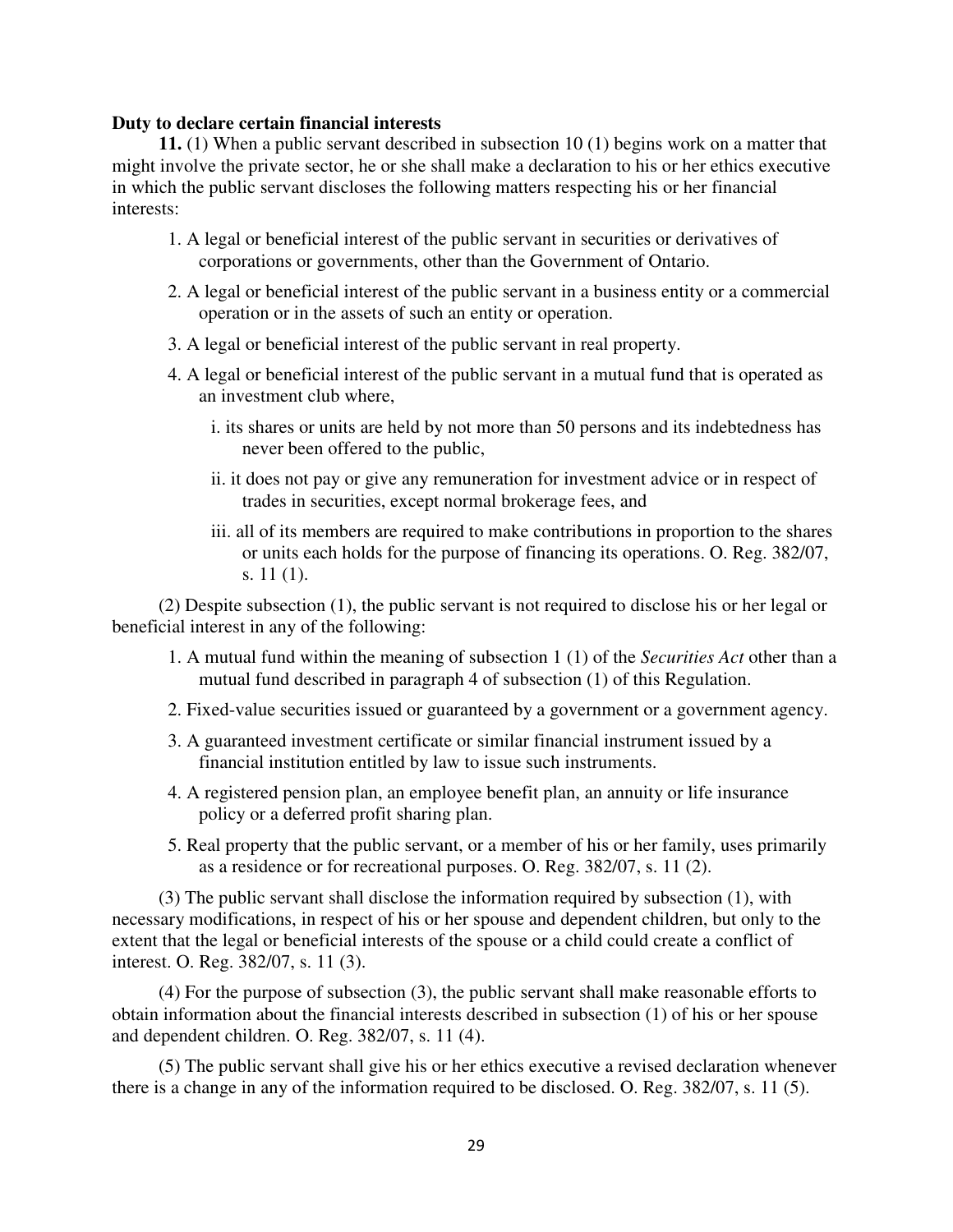#### **Prohibition on certain purchases**

**12.** (1) A public servant described in subsection 10 (1) shall not purchase, or cause another person to purchase on his or her behalf, a legal or beneficial interest in an entity that is carrying on, or proposes to carry on, an activity relating to a matter that might involve the private sector. O. Reg. 382/07, s. 12 (1).

(2) Despite subsection (1), a public servant may purchase an interest in a mutual fund (within the meaning of subsection 1 (1) of the *Securities Act*) that includes securities of a person or entity described in subsection (1) of this Regulation but not an interest in a mutual fund described in paragraph 4 of subsection 11 (1) of this Regulation that includes such securities. O. Reg. 382/07, s. 12 (2).

(3) The prohibition described in subsection (1) ceases to have effect with respect to the matter,

(a) six months after the date on which the action in respect of the matter is completed; or

(b) six months after the date the Crown ceases to work on the matter. O. Reg. 382/07, s. 12 (3).

#### **List of positions**

**13.** (1) For a minister's office, the individual designated under section 47 of the Act or, if no one is designated, the minister shall maintain a current list of positions in the minister's office in which public servants routinely work on one or more matters that might involve the private sector. O. Reg. 382/07, s. 13 (1).

(2) The designate or the minister, as the case may be, shall ensure that public servants employed in the positions described in subsection (1) are advised of the duties and restrictions imposed upon them under sections 11 and 12. O. Reg. 382/07, s. 13 (2).

(3) The minister's executive assistant shall notify the designate or the minister, as the case may be, of changes to be made to the list with respect to the public servants who work in the minister's office. O. Reg. 382/07, s. 13 (3).

### **PART II RULES FOR FORMER PUBLIC SERVANTS WHO WORKED IN A MINISTER'S OFFICE**

#### INTERPRETATION

### **Definition**

**14.** In this Part,

"designated senior position" means any of the following positions:

- 1. In the Office of the Premier, the chief of staff, the principal secretary and any other position for which the duties routinely involve advising the Premier, a minister or a public servant.
- 2. In any other minister's office, the executive assistant, any special assistant (including a legislative assistant, a communications assistant and a policy advisor) and any other position for which the duties routinely involve advising the minister or a public servant. O. Reg. 382/07, s. 14.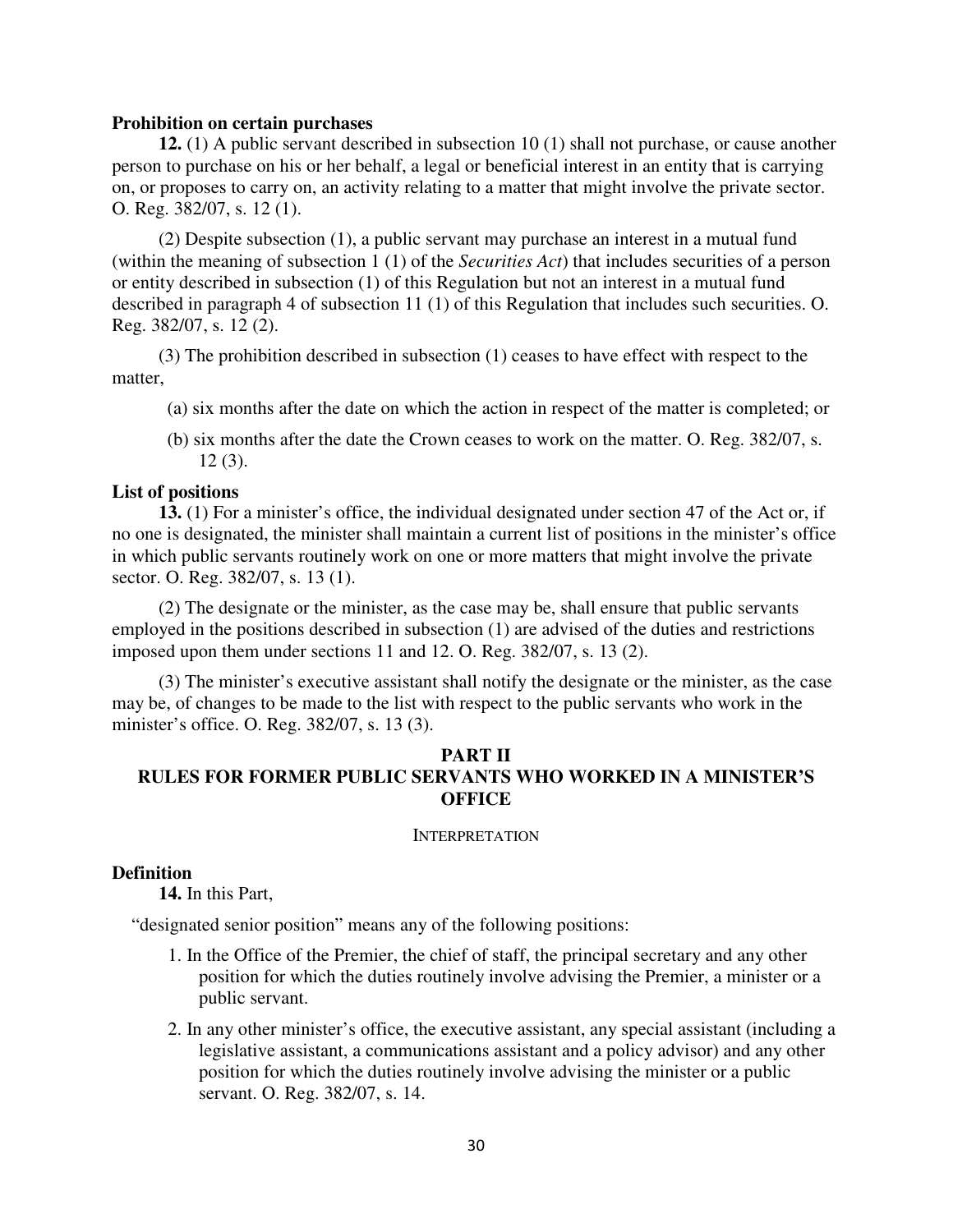#### **Application**

**15.** (1) This Part applies with respect to every former public servant who, immediately before he or she ceased to be a public servant, worked in a minister's office. O. Reg. 382/07, s. 15 (1).

(2) Despite subsection (1), this Part does not apply to a person who ceases be a public servant before the day on which section 57 of the Act comes into force. O. Reg. 382/07, s. 15 (2).

#### PROHIBITED CONDUCT

#### **Seeking preferential treatment, etc.**

**16.** A former public servant shall not seek preferential treatment by, or privileged access to, public servants who work in a minister's office, a ministry or a public body. O. Reg. 382/07, s. 16.

#### **Disclosing confidential information**

**17.** (1) A former public servant shall not disclose confidential information obtained during the course of his or her employment by the Crown to a person or entity unless the former public servant is authorized to do so by law or by the Crown. O. Reg. 382/07, s. 17 (1).

(2) A former public servant shall not use confidential information in a business or undertaking. O. Reg. 382/07, s. 17 (2).

#### **Restriction on lobbying**

**18.** (1) This section applies to a former public servant who, immediately before ceasing to be a public servant, was employed in a designated senior position. O. Reg. 382/07, s. 18 (1).

(2) For 12 months after ceasing to be a public servant, the former public servant shall not lobby any of the following persons on behalf of a public body or another person or entity:

- 1. The minister of the minister's office in which the former public servant worked immediately before ceasing to be a public servant.
- 2. The minister of any other minister's office in which the former public servant worked at any time during the 12 months before he or she ceased to be a public servant.
- 3. A public servant who works in the minister's office described in paragraph 1 or in any other minister's office described in paragraph 2.
- 4. A public servant who works in the ministry of the minister's office described in paragraph 1 or in the ministry of any other minister's office described in paragraph 2. O. Reg. 382/07, s. 18 (2).

#### **Restriction on employment, etc.**

**19.** (1) This section applies to a former public servant who, immediately before ceasing to be a public servant, was employed in a designated senior position and who, at any time during the 12 months before he or she ceased to be employed as a public servant, in the course of his or her employment as a public servant,

- (a) had substantial involvement with a public body or another person or entity; and
- (b) had access to confidential information that, if it were to be disclosed to the public body, person or entity, could result in harm to the Crown or could give the public